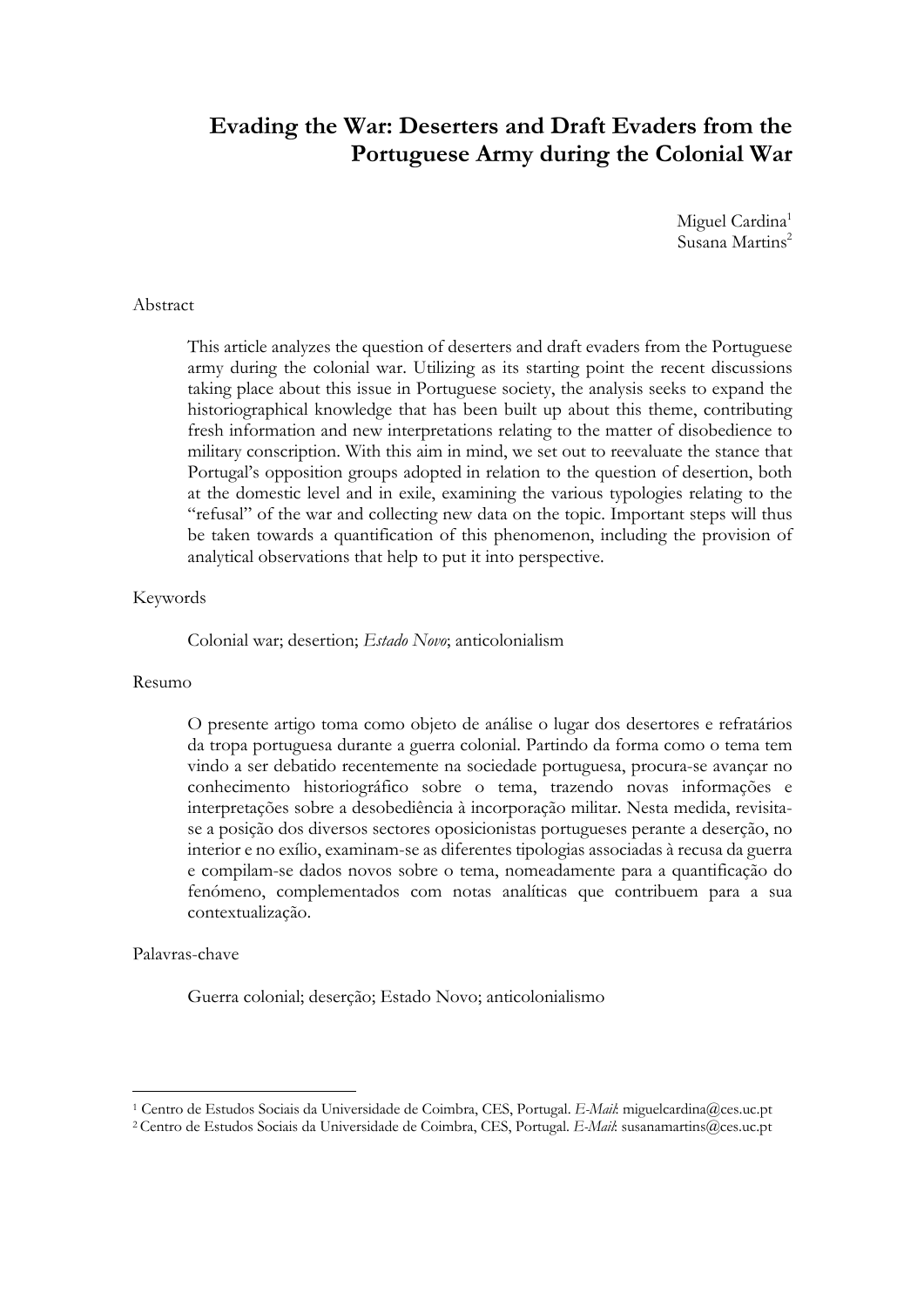<u>.</u>

The question of disobedience in the context of Portugal's colonial war remains a little known and relatively undiscussed topic.<sup>3</sup> Regarding the subject of desertion in particular, Irene Pimentel called it a "controversial, almost taboo theme in Portugal" (Pimentel 2014b), while Rui Bebiano speaks of its elusive and marginal status in the country's collective memory (Bebiano 2016).

Nonetheless, there has been a renewed interest in recent years, with references to the theme of desertion to be found in a variety of books, articles, reports, and plays written about the opposition to war and about exile. <sup>4</sup> Admittedly, in recent times, this inhibition has been challenged by the creation of associative structures dedicated to recovering the memory of desertion and by the promotion of events aimed at discussing its historical relevance. <sup>5</sup> But the public echoes of such events have also revealed a sense of unease—widely displayed in comment boxes, blogs, and social media such as Facebook—on the part of social sectors that still see the gestures of disaffection about the war as a morally unacceptable stance and consider the discussion and scrutiny of the theme as irrelevant.

<sup>&</sup>lt;sup>3</sup>The present article was written in the context of the following projects: "CROME – Crossed Memories, Politics of Silence. The Colonial-Liberation War in Postcolonial Times," financed by the European Research Council under the European Union's Horizon 2020 research and innovation program (StG-ERC-715593); "ECHOES – Historicizing Memories of the Colonial War," financed by the Foundation for Science and Technology (IF/00757/2013); "Os desertores: recusar a guerra, combater o colonialismo" ["The deserters: refusing war, fighting colonialism"], financed by the Foundation for Sustainability and Innovation and based at the University of Coimbra's Center for Social Studies and 25 April Documentation Center; "De Rabat a Argel: caminhos cruzados entre a luta antifascista e a luta anticolonial (1961-1974)" ["From Rabat to Algiers: where the antifascist and the anticolonial struggles cross paths"], financed by the Foundation for Science and Technology (BPD/117494/2016). The authors would like to acknowledge the helpful comments and suggestions made by the anonymous reviewers. Translation: João Paulo Moreira.

<sup>4</sup> Without claiming to be exhaustive, we can say that the question of desertion has been addressed in books and articles not only about the whole question of the opposition to the war, its validity, or its lack of legitimacy (Bebiano 2002 and 2006; Madeira 2004; Cardina 2010 and 2011; Pereira 2013; Pimentel 2014a; Pereira 2015; Strippoli 2016; Cordeiro 2017), but also, and more specifically, about the dynamics of migration, international support networks, and the experience of exile (e.g. Pereira 2013 and 2014; Martins 2018). As far as personal memoirs are concerned, mention should be made—in addition to the accounts disseminated through social media—of a number of books on the subject of exile that broach the issue of disobedience and the refusal of war (see, for instance, Aranha and Ademar 2018; Raposo 2019). A number of cultural representations have also addressed the theme in recent times, as is the case with Rui Simões' 2012 film *Guerra ou Paz* ("War or Peace") or Ricardo Correia's book of plays (Correia 2019).

<sup>5</sup> See, for instance, the establishment, in November 2015, of the AEP 61-74, Associação de Exilados Políticos Portugueses (Association of Portuguese Political Exiles). This association has published two books, *Exílios* (2016) and *Exílios 2* (2017), that bring together the personal testimonies of deserters and draft evaders from the colonial war, as well as co-organizing (with Centro de Estudos Sociais da Universidade de Coimbra, Centro de Documentação 25 de Abril da Universidade de Coimbra, Centro em Rede de Investigação em Antropologia e Instituto de História Contemporânea da Universidade Nova de Lisboa) the colloquium *O (as)salto da memória: história, narrativas e silenciamentos da deserção e do exílio*, which took place in Lisbon on October 27, 2016. Also worth mentioning are the activities of the *Mémoire Vive* association, which seeks to bring to light alternative and subaltern memories of Portugal's presence in France, thereby also conferring greater visibility to the memory of desertion and the refusal of war.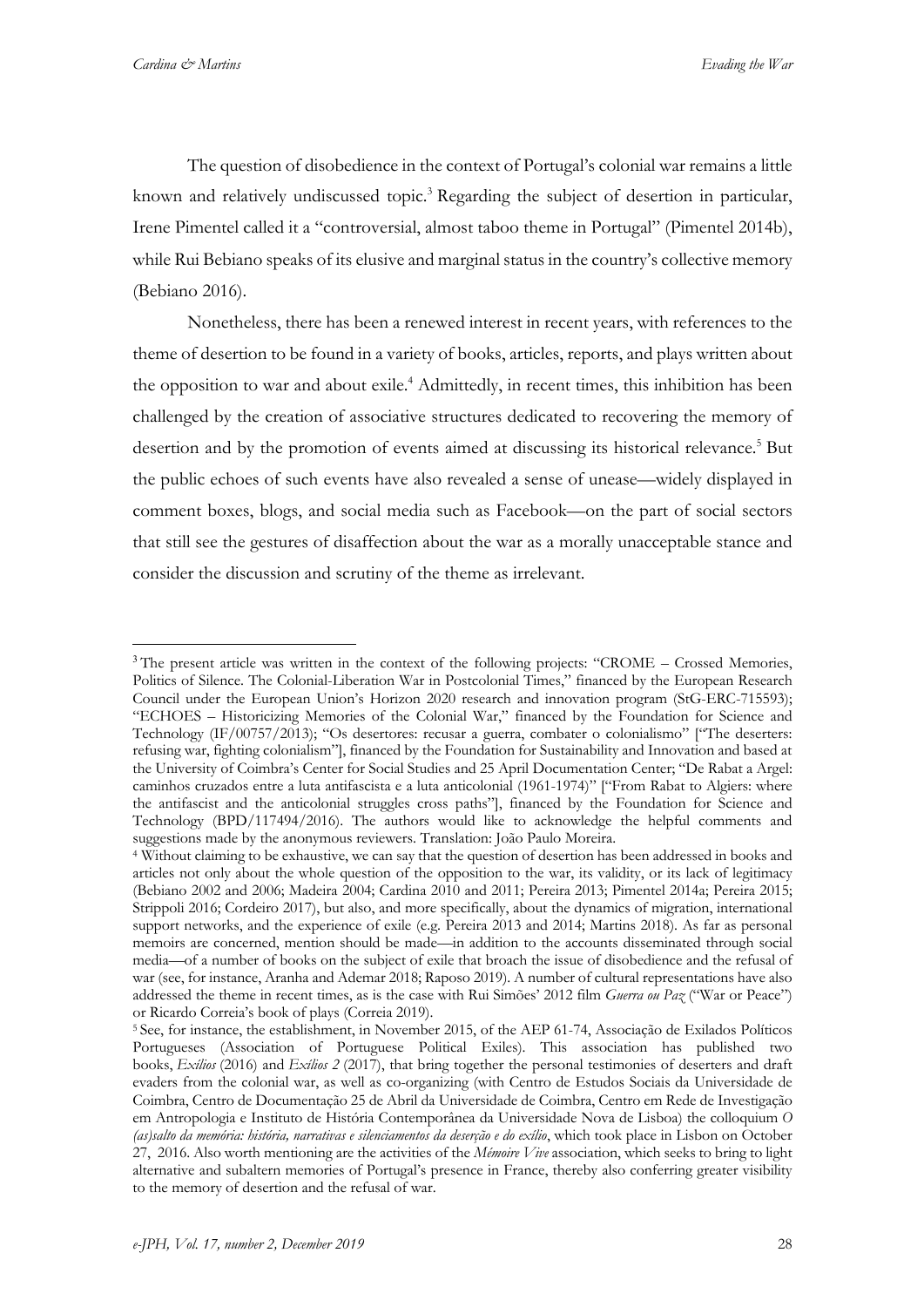The sociopolitical context that has emerged in post-dictatorial Portugal should be taken into account when analyzing the subject of the refusal to take part in the war. First of all, the active participation of members of the military in the process of political change set in motion in Portugal by the events of April 25, 1974—and in the dynamics of the ensuing revolutionary period—led to the development of a rigid view about this question, due to the distinction that was made between a dictatorship bent on waging a war in order to maintain possession and control of the colonies and the military men who fought the war on the ground. Notwithstanding the role played by the military in overthrowing the dictatorship and creating the conditions for bringing the war to an end, the years that followed failed to generate the appropriate climate for addressing two critical dimensions of that event: the violence of war and of its modes of expression, still known about today, but in a somewhat fragmentary fashion, and viewed not so much within the framework of colonial domination as from the viewpoint of the logic of military action-reaction; and the importance of disobedience to the military structure as a gesture that needs to be questioned as both a cause and effect of the weakening of the war's social legitimacy. On the other hand, the notion of a "patriotic duty" to be honored by young men, even in circumstances of extreme physical and psychological danger, remained a determining factor. Cultural motives linked to honor, pride and masculinity all pointed in the same direction, and they still have currency today when it comes to assessing the various gestures of dissent in relation to the war.

In this article, we focus on those types of refusal of the war that involved failing to report for military service or removing oneself from the military altogether. Our analysis centers on the deserters and the draft evaders from the Portuguese army. Some new data is presented on the subject, resulting from recent archival research, and complemented with analytical observations for a better historical contextualization.

#### **The Opposition to the Dictatorship and the Theme of Desertion**

As the main organized force of anti-fascist opposition to the regime, the PCP (Portuguese Communist Party) developed an anti-war discourse as early as 1961 with *Avante!*, the party's official newspaper, inciting soldiers to refuse to embark on the ships taking the troops to war and to reject the role of oppressors of the Angolan people. <sup>6</sup> In 1965 and 1966,

<sup>6</sup> "Refuse to embark, and if you are unable to do so, refuse to use your weapons against the Angolan people, thwart the repressive orders directed against Angola's patriots, turn your weapons, if need be, against those who would make you killers of patriots and of defenseless men, women and children." "Abaixo a Guerra Colonial!" [Down with the Colonial War!], *Avante!*, Nr. 300, May, 1961.]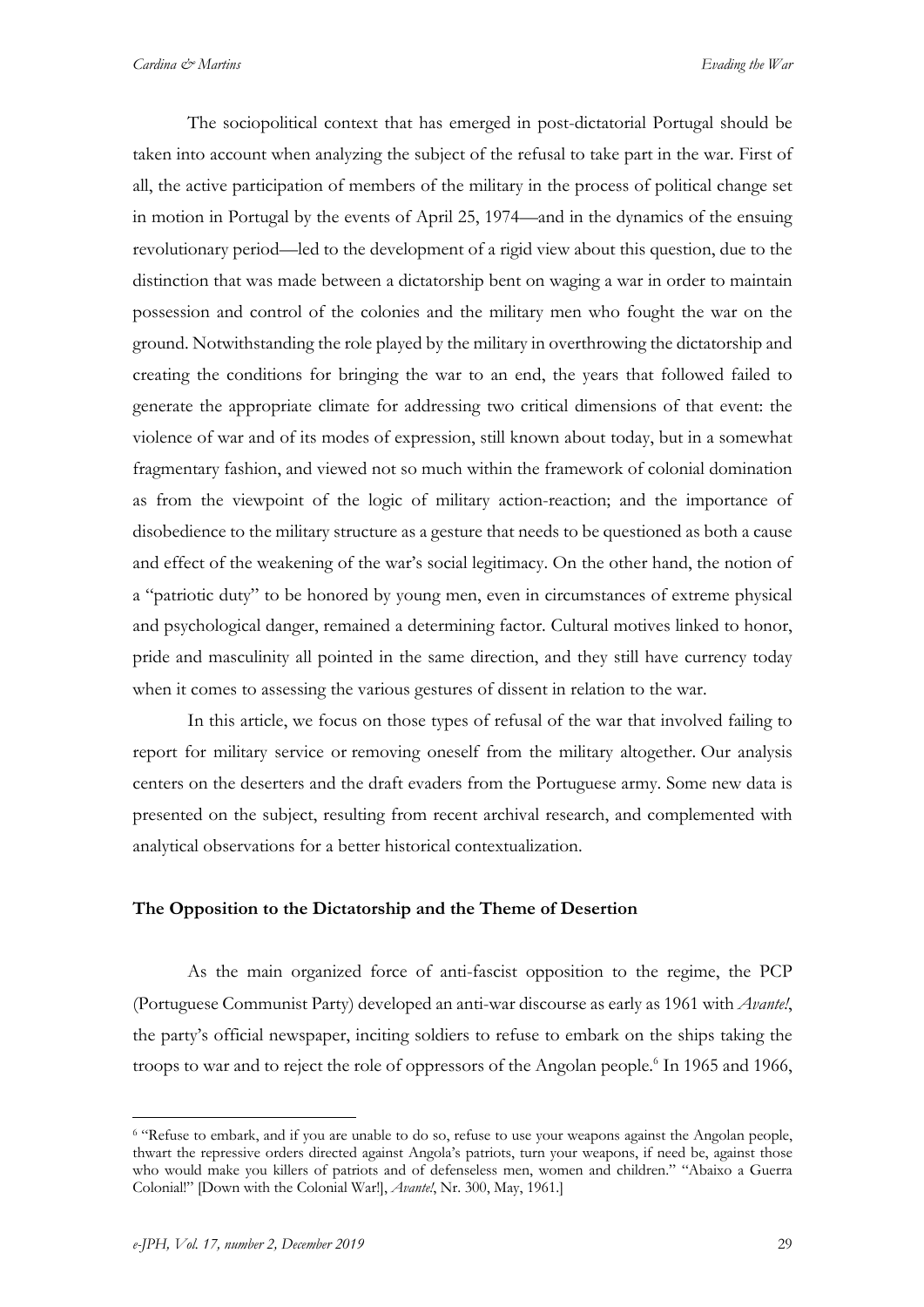*Cardina & Martins Evading the War*

appeals to collective desertion were common, accompanied by a discourse that emphasized the impact of war as highly costly in terms of human lives and national resources. <sup>7</sup> But it was not until July 1967 that a Central Committee resolution clarified the party's official position: Communist militants "must not desert, unless they have to join a collective desertion or are in imminent danger of being arrested as a result of their revolutionary activities." In short, the party advised its members against deserting individually (see also Cardina 2011: 251-279; Madeira 2013 and Cordeiro 2017)<sup>8</sup>.

During the 1960s, dissent against the war within Portugal remained mostly circumscribed to a few circles of reflection and activism. This anticolonial activism began to make itself felt especially among the more politicized members of the student youth, whether because it was more permeable to such structures as the "Casa de Estudantes do Império" [House of the Students of the Empire] (Castelo and Jerónimo 2017), or because of the haunting specter of conscription. This opposition to the war was made clear in February 1968, with the rally against the Vietnam War held in front of the US Embassy in Lisbon, largely organized by sectors of the emerging far left. On the other hand, the list of demands of the student movement that swept across Coimbra in 1969 still made no explicit mention of the colonial war (Bebiano 2003; Cardina 2010).

The political far left, and the Maoist camp in particular, openly advocated desertion as a legitimate political gesture (Cardina 2011). <sup>9</sup> Groups like *O Comunista* / *O Grito do Povo* ["The Communist / The People's Outcry"] (which in 1973 merged to form the Portuguese Marxist-Leninist Communist Organization) called for armed desertion at the end of the training period. In this way, refusal of the colonial war could be combined with a knowledge of the use of weapons and related material, deemed essential for starting the revolution.<sup>10</sup> Viewing desertion as a "lesser evil," the PCP(m-l) (Communist Party of Portugal, Marxist-Leninist) believed that the correct move consisted in carrying out "anticolonialist agitprop

<sup>7</sup> "Crescem as Deserções e Protestos contra a Guerra Colonial" [Increase in Desertions and Protests Against The Colonial War], *Avante!*, Nr. 362, December, 1965; "Contra as Guerras Coloniais as Deserções Continuarão" [Desertions Against Colonial War To Continue], *Avante!*, Nr. 370, September, 1966.

<sup>8</sup> "Resolução sobre Deserções" [Resolution on Desertions], *Avante!*, Nr. 382, September, 1967.

<sup>9</sup> A different view was held by the URML [Unidade Revolucionária Marxista-Leninista—Marxist-Leninist Revolutionary Unity], for whom desertion amounted to an "individualistic and opportunistic attitude" that "necessarily [led] to the loss of members who might otherwise be useful to the Proletarian Revolution." "A Guerra Colonial e a Luta Revolucionária no Exército" [The Colonial War and the Revolutionary Struggle within the Army], *Folha Comunista*, Nr. 2 (special issue), 1971.

<sup>&</sup>lt;sup>10</sup> The *Manifesto ao Soldado* ["Soldier's Manifesto"] stated it clearly: "When you do desert, try by any possible means to expropriate weapons, explosives, uniforms, documents, maps, etc… If you have a revolutionary friend whom you totally trust, hand over those materials to him. If not, make sure you bury them, carefully protecting them from humidity, or hide them in a safe place: should the revolution need them, the weapons will be there, ready for use." "Soldados!" [Soldiers!]*, O Grito do Povo*, Nr. 3, April, 1973.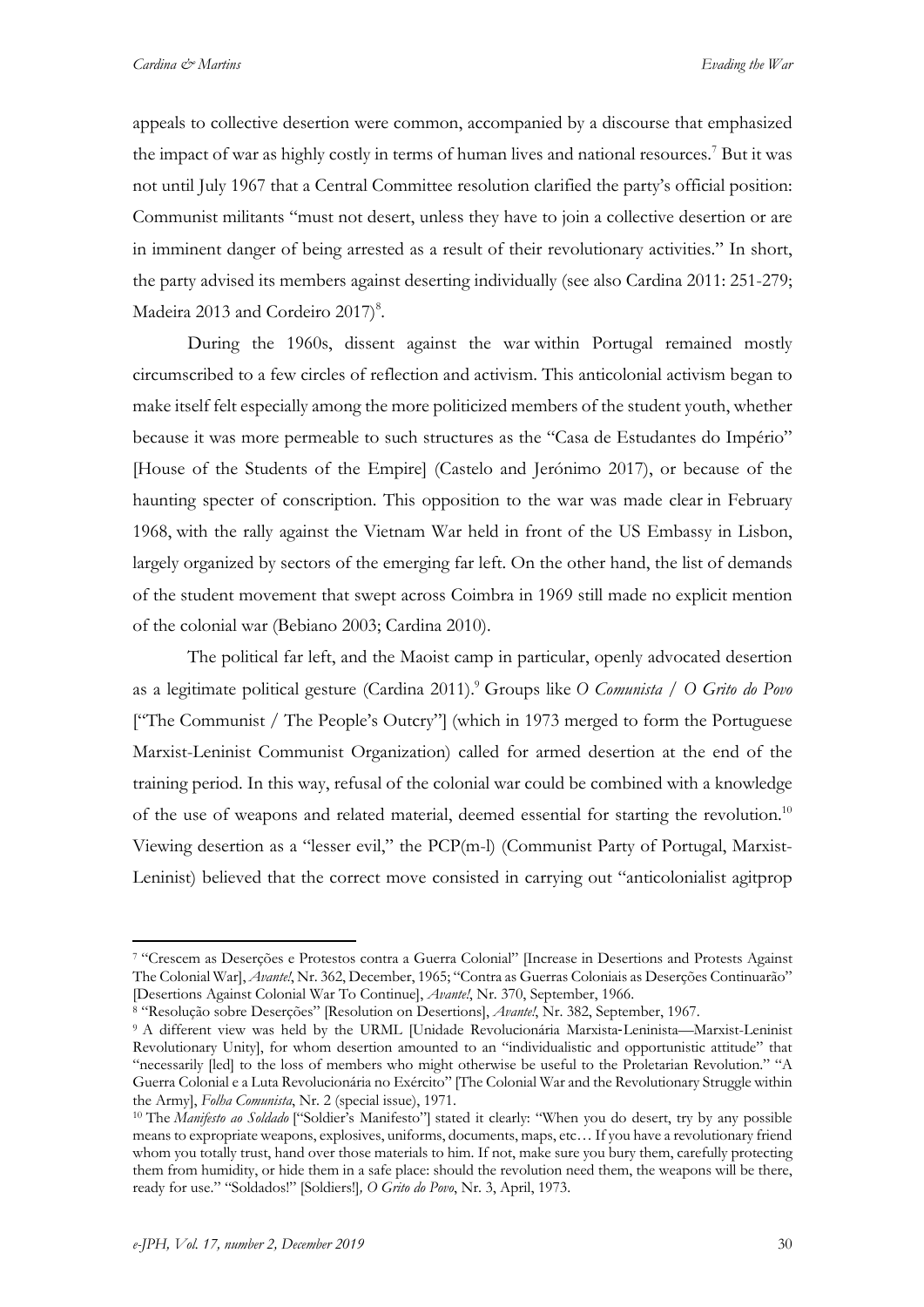work among the soldiers who were about to leave for the war."<sup>11</sup> Created in September 1970, the Movement for the Reorganization of the Party of the Proletariat (MRPP) called for the establishment of "centers of anti-colonial resistance aimed at organizing anti-conscription strikes, the sabotage of equipment, collective disobedience and desertion, and permanent anti-war agitation."12

The recognition of the right of all peoples to self-determination and independence, the denunciation of the war, and the affirmation of the close link between the anti-fascist and anti-colonialist struggles had actually been championed by the National Liberation Patriotic Front (FPLN), a unitary movement that since its inception in late 1962 had brought together communists, socialists of different shades, and *delgadistas*, old supporters of Humberto Delgado (Martins 2018). The establishment of a FPLN secretariat in newlyindependent Algeria was a clear indication that some of the political sectors represented in this organization saw the colonial question as a priority and sought a rapprochement with the nationalist movements of the Portuguese colonies. The young country saw the establishment of an important anti-colonialist, revolutionary platform that included official delegations from the various nationalist movements of the Portuguese colonies (see also Simon 2011).

Desertion as an "objective form of active cooperation with the Africans" was first mentioned in the context of solidarity with the anti-colonial struggle.<sup>13</sup> Albeit without offering an elaborate theory on the subject, the FPLN press—not only *Voz da Liberdade* [Voice of Liberty] radio, but also the periodicals and other propaganda printed by it—made insistent calls for resistance against the war. As *Passa Palavra* [Word of Mouth], the official mouthpiece of the FPLN troops, explained, this included "refusal to participate in military operations, disobedience of criminal orders, and, in certain cases, rebellion."14 In fact, defectors from the Portuguese Armed Forces had been arriving in the Algerian capital since 1963, some of them handed over to the FPLN by the PAIGC (African Party for the Independence of Guinea and Cape Verde) after expressing interest in cooperating with the

<sup>11</sup> "Os Comunistas e a Questão Colonial: a guerra colonial e a revolução proletária" [The Communists and the Colonial Question: the Colonial War and the Proletarian Revolution], *Estrela Vermelha*, Nr. 13, October, 1972. <sup>12</sup> "4 Milicianos Vítimas da Máquina Militar Colonialista-Fascista" [4 Non-Career Officers Fall Victim to the Colonialist-Fascist Military Machine], *Luta Popular*, Nr. 4, May/June, 1971.

<sup>13</sup> "A oposição contra Salazar acha que uma Revolução Armada é o único Caminho que resta a Portugal" [The opposition to Salazar believes that Armed Revolution is the only way left for Portugal"]—an article by John K. Cooley, the special correspondent for *The Christian Science Monitor* in Casablanca (which included statements by Fernando Piteira Santos), June 1, 1963. ANTT, PIDE/DGS – Frente Patriótica de Libertação Nacional, SC CI (2) 1353, Pt 2.

<sup>14</sup> "Como Resistir à Guerra" [How to Resist the War], *Passa Palavra*, unnumbered, January, 1967.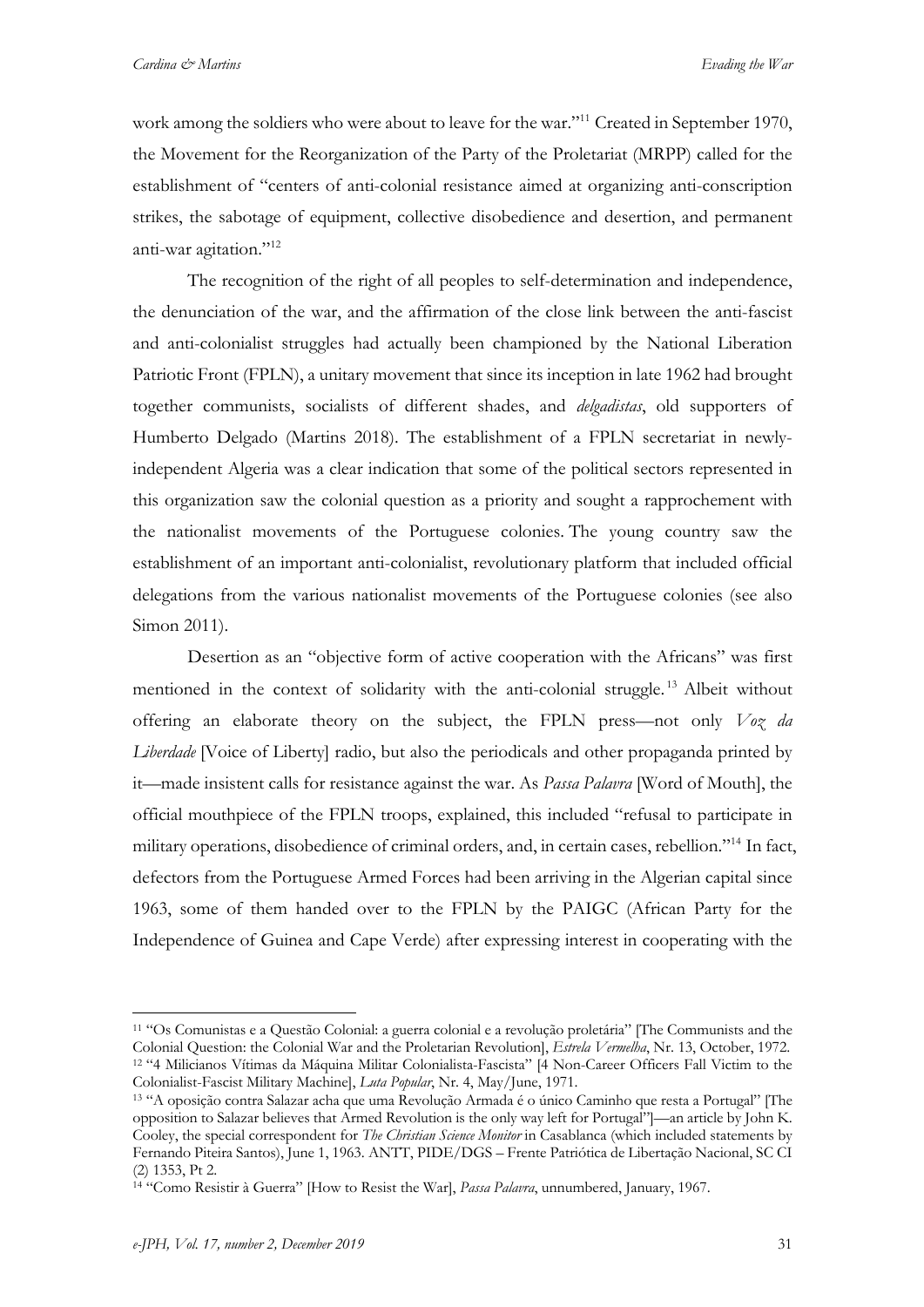opposition's struggle. <sup>15</sup> The handing over of prisoners, amidst much publicity, became relatively frequent in the years that followed, with a major role being played by the various liberation movements and with the Algerian Red Crescent serving as mediator.

Equally significant was the activism of some small groups of Catholics, who disseminated alternative information about the war. The first issue of *Direito à Informação* ["Right to Information"], a clandestine newspaper that openly claimed to be against the regime and the colonial war, came out in 1963 (Almeida 2008). In the 18 issues published until its demise in 1969, the war was one of the newspaper's most discussed topics, with growing prominence being given to the denunciation of the economic and political interests working behind the scenes, colonial violence against the native peoples, and the misinformation provided by the Portuguese authorities. An even greater coverage could be found in the editorial projects *Sete Cadernos sobre a Guerra Colonial*—*Colonialismo e Lutas de Libertação* [Seven Booklets on the Colonial War—Colonialism and Liberation Struggles] (issued in 1971) and *BAC*—*Boletim Anti-Colonial* [BAC—Anti-Colonial Bulletin] (from 1972 onwards). The same group of activists was behind the organization, in Lisbon, of two vigils for peace that had a powerful impact on national public opinion: one in the church of São Domingos in 1969, the other in the Rato Chapel in 1973.

The anti-war propaganda, with its impact on the troops' morale and on the population at large, made the military authorities uneasy. According to an army document, the growing visibility of the war in the repertoire of student protests after 1969/70, the presence of the theme in the 1969 election campaign, and the activities organized at the end of that year in connection with World Peace Day were unequivocal signs of the "deterioration of the population's state of mind in metropolitan Portugal." The mood was "especially noticeable in student and progressive circles," and had been forged "for political ends by a variety of partisan factions."16 Months later, Sá Viana Rebelo, the Minister of National Defense and the army, went so far as to accuse the universities of being "veritable centers of subversion." He regarded the attendance of higher education courses as being the cause of the desertion to Sweden of six non-career lieutenants who had "received the inspiration required to betray the motherland and launch a vile campaign abroad against their

<sup>15</sup> "Press statements by non-career second lieutenant Manuel José Fernandes Vaz and non-career sergeant Fernando Fontes, two deserters from Portugal's colonial army stationed in Guinea," Conakry, November 21, 1963. Private Archive of José Hipólito dos Santos.

<sup>16</sup> Supintrep Nr. 62, 1-31/1/1970, 2ª Rep. do EME [2nd Bureau of the Army Staff], March 5, 1970. PT/AHM/FO/007/A/19/Cx. 39, 4.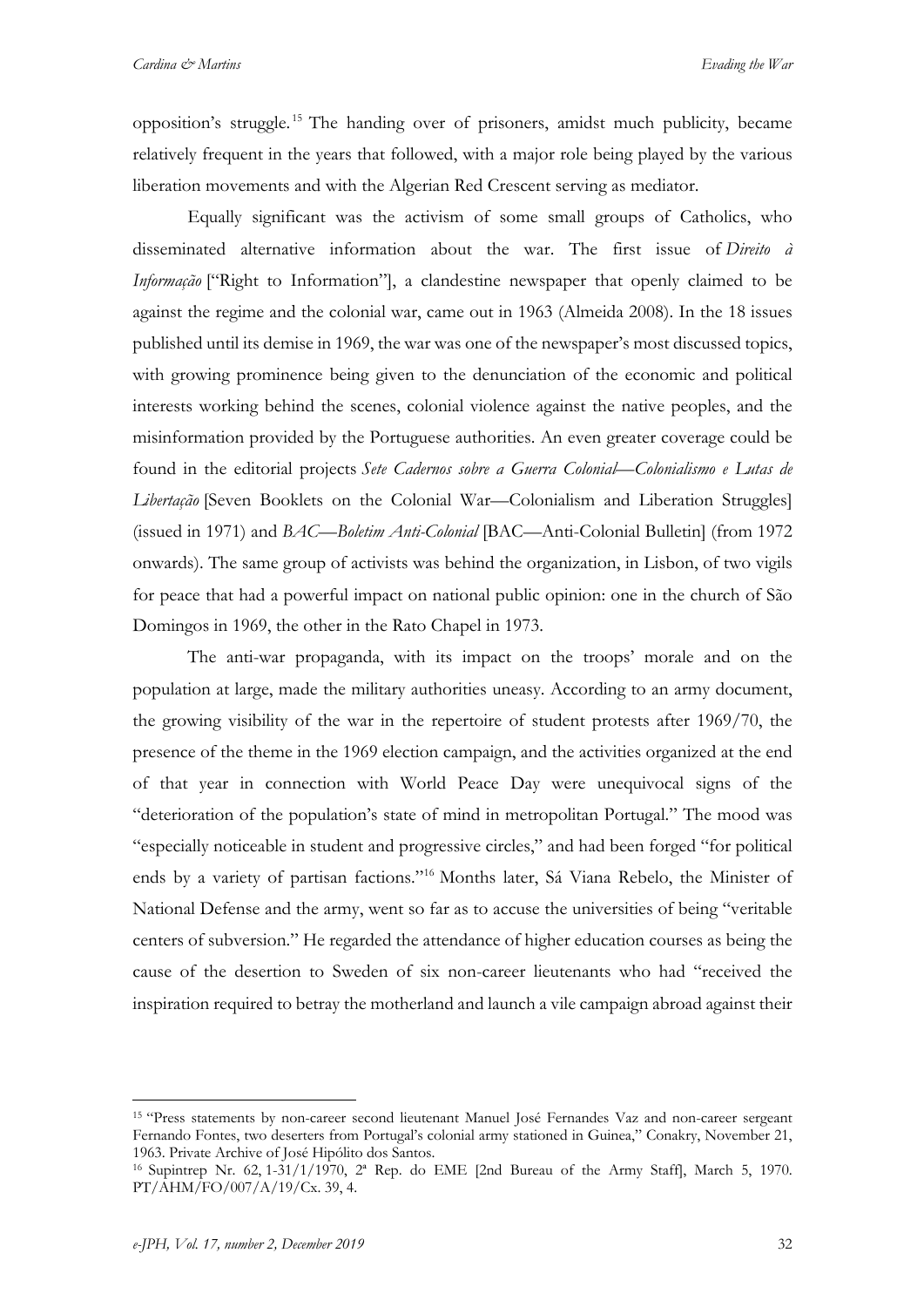country and their comrades in the Army, which they had never truly served" (Cardeira 2016: 109-110).

The conditions for the induction of this radicalized influx was another source of concern for the military authorities. Normally, recruits labeled as "activists" by the political police would be directed to the Disciplinary Company in Penamacor, where they would be kept under better control and thus be prevented from politicizing other military units. But the significant rise in the number of young men thus labeled forced a reassessment of that option. In 1970, the Army Minister himself warned the political police about the possible repercussions of sending to Penamacor "31 individuals with a university background, including two medical doctors, one engineer and 12 medical students."<sup>17</sup> The Director-General for Security heeded the warning, admitting that it would "be more prudent and advisable to alter the contents of the information already provided," and changing the categorization from "activists" to "suspicious characters." That would make normal induction possible, although the young men would remain subject to "special [surveillance] measures."18

Abroad, denunciation of the war also occurred outside the framework of the FPLN with the aid and support of structures devoted to relief or to affording visibility to the colonial question, as was the case with the Angola Committee in the Netherlands and with Cimade in France (Pereira 2013). In several European countries, such as France, Holland, Belgium, Sweden, Denmark, and Luxembourg, there were structures in place to support deserters and draft evaders. These were largely linked to the Maoist far left and their main goal was to assist in regularizing the status of the newly-arrived deserters and integrating them into the host societies (Cardina 2011: 251-279; Cordeiro 2017: 209-222).

In the area of culture, a major role was played by what were known as "protest songs"19 and by such cultural structures as the *Teatro Operário* [Workers' Theater], a collective of emigrants living in France who used the theater to convey powerful political messages. One of their plays—*O Soldado* [The Soldier], which first opened in 1972—portrayed with great accuracy the life of a soldier who, after being captured in Angola by the liberation movements, had been sent to France, where he had received assistance from the Deserters'

<sup>&</sup>lt;u>.</u> <sup>17</sup> Letter from the Army Minister's Head of Cabinet to the Director-General for Security, April 14, 1970. ANTT, PIDE/DGS, SC CI (1) 659 UI 1196, Pt 12.

<sup>&</sup>lt;sup>18</sup> Letter from the Director-General for Security to the Head of the Bureau of the Army Minister's Cabinet, Lisbon, April 28, 1970, and Notes from the Information Service Division, April 25, 1970. ANTT, PIDE/DGS, SC CI (1) 659 UI 1196, Pt 12.

<sup>19</sup> The genre was given life by the voice of such musicians as José Mário Branco, Sérgio Godinho, José Afonso, Adriano Correia de Oliveira, Tino Flores, and Luís Cília. Flores and Cília recorded songs that advocated desertion.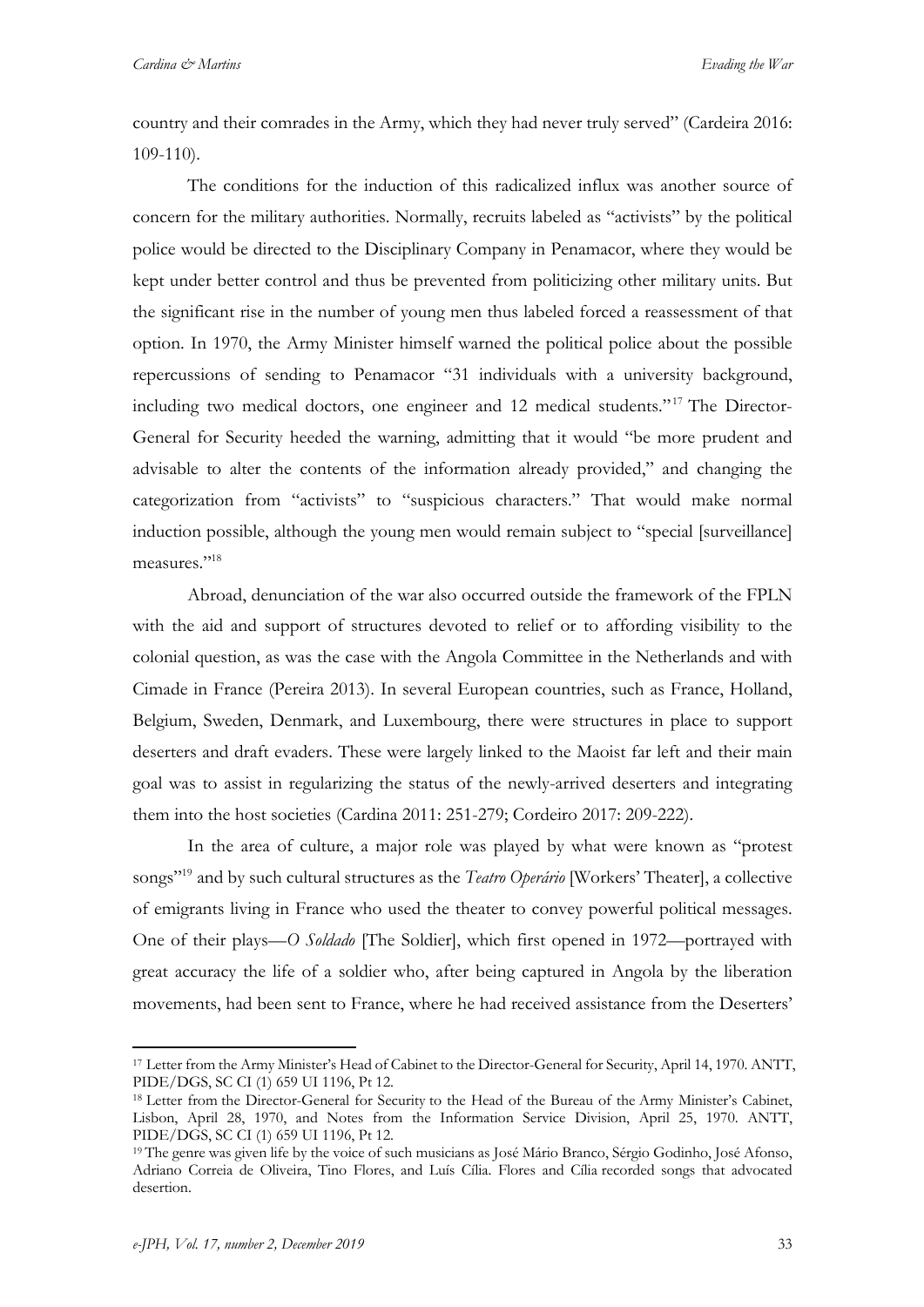Committees. There he met a former comrade from training camp who had "deserted with weapons," and both finally agreed that the war was iniquitous and that it was important to fight it head-on (Costa 1980).

The theme of desertion thus became a kind of litmus test for the opposition groups. Contrary to what happened in the case of other conflicts in other latitudes, it had no connection—at least not explicitly—with organized demonstrations in favor of pacifism, but was rather imbued with anticolonial rhetoric or language condemning colonial war as unjust. The political debates on desertion and some of the practices to which they gave rise (such as having spurred a number of desertions or the establishment of Deserter Committees) should not, however, be confused with desertion *per se*. In fact, the concrete phenomenon of desertion entailed personal choices and personal trajectories that were considerably more pluralistic and multifaceted, marked by specific circumstances that made (or failed to make) those actions possible, and driven by motives that frequently could not be subsumed into what might hastily be perceived as an ideologized gesture.<sup>20</sup>

#### **The Deserter—Categories and Quantifications**

The legal-military definition differentiated between deserters, draft evaders, "compelled" and defaulters, each category involving a specific penal framework. In its explanation of the categorization system in peacetime, the Law on Conscription and Military Service identified as a defaulter the person who failed to appear for the military medical inspection, as a draft evader the young man who had been passed fit but who failed to report to the conscription district or the unit to which he had been assigned, and as "compelled" the individual under the age of 45 who failed to present himself for reclassification (or reinspection). <sup>21</sup> In turn, the Code of Military Justice defined as a deserter the serviceman who, having abandoned his post, remained unlawfully absent for more than eight consecutive days. <sup>22</sup> In the event of war, the deserter status was significantly extended in order to

<sup>&</sup>lt;sup>20</sup> There were instances of the refusal of war for religious reasons, as was the case with Jehovah's Witnesses. Subsequent military documents indicate that "among the defaulters, the number of those who cited reasons of conscience for not showing up for the medical inspections was negligible: only 23 in 1969, for example" (Resenha 1998: 235). No indication is given as to the reasons invoked. It is important to bear in mind that Portuguese law did not allow for "conscientious objector" status at that time.

<sup>21</sup> Article 30 of Law Nr. 1961—Law on Conscription and Military Service, of September 1, 1937, as amended by Law Nr. 2034, of July 18, 1949. A new Military Service Law came into force in 1968, but it maintained the previous categories (Law Nr. 2135, of July 11, 1968).

<sup>&</sup>lt;sup>22</sup> Twice as long if the offender had been serving in a given unit for less than three months. Article 163 of the Code of Military Justice, promulgated by Decree Nr. 11292, of November 26, 1925, whose provisions relating to desertion—articles 163 to 176 of Section VIII, Title II of Book I—were amended by Decree-Laws Nrs.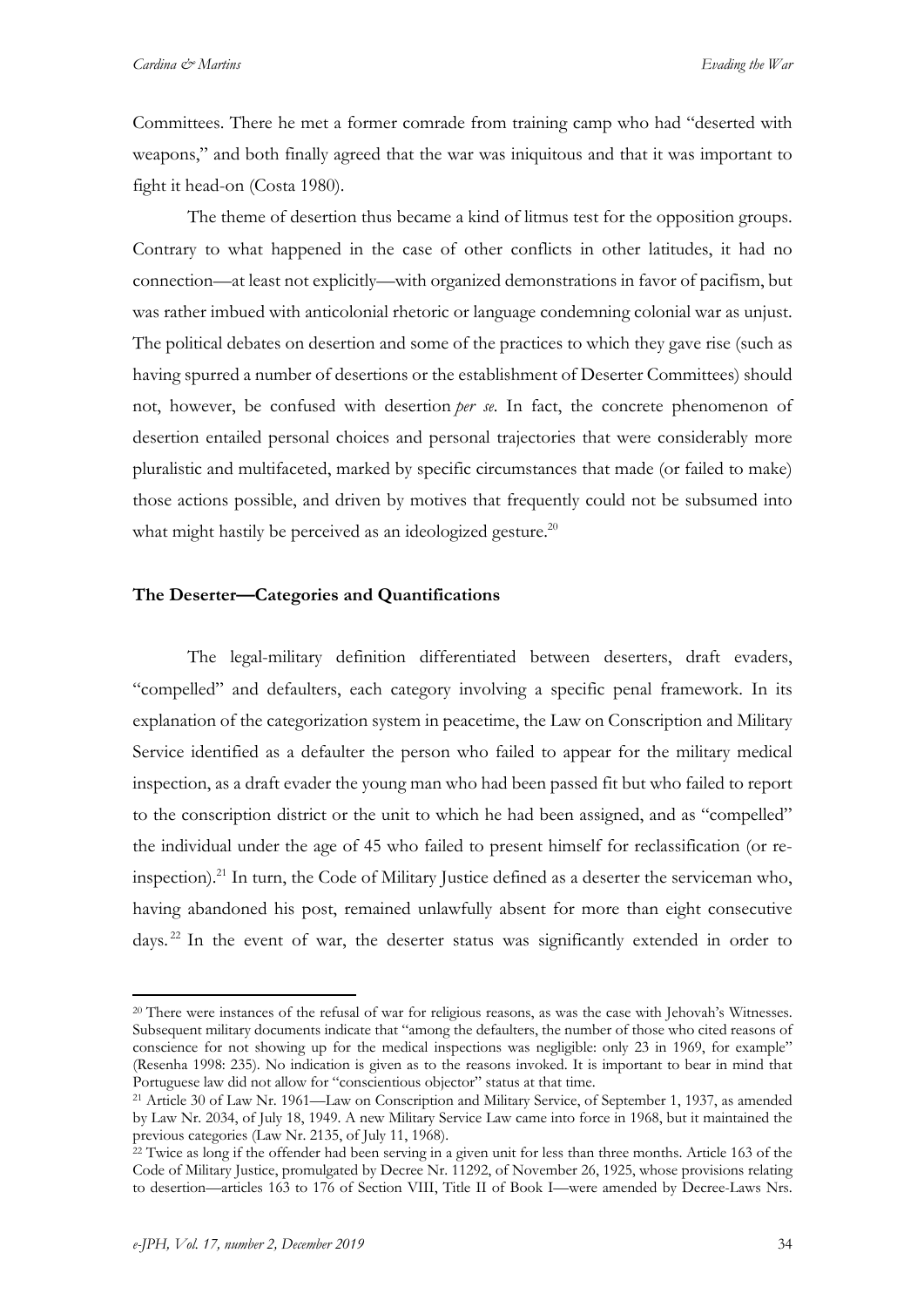encompass all the above-mentioned categories—defaulter, draft evader, and compelled with the tolerance period for unlawful absence while on military duty being reduced to three days. 23

Non-compliance with any of the forms described above led to action being taken to capture the offenders, either by the military authorities or by the police forces.<sup>24</sup> It was then up to the Military Courts to punish deserters, regardless of whether they had voluntarily surrendered or been captured. As was the case with categorization, punishment by the courts differed in times of peace and in times of war, not to mention the fact that sentences were correlated with the offender's respective rank, with officers receiving the heaviest punishments. <sup>25</sup> It is interesting to note that, although Portugal sustained a substantial war effort between the years 1961 and 1974, compliance with these legal instruments followed peacetime provisions with respect to the period of time after which a serviceman was considered a "deserter."

Up to now, the data available on desertion was very disparate and do not allowed for the formation of a comprehensive picture of this phenomenon. As early as 1977, *África. A Vitória Traída* [Africa. The Betrayed Victory], written by Generals Luz Cunha, Kaúlza de Arriaga, Bethencourt Rodrigues, and Silvino Silvério Marques, put the number of cases until 1973 at 181. These figures refer to desertions occurring in the colonies and have been extrapolated from a total of 103 desertions reported for the 1961-1969 period. Although this was the official total, it was impossible to arrive at an "exact number" (1977: 78-87). The same figure was given in 1994 by João Paulo Guerra, who mentioned 101 desertions in Angola, 59 in Guinea and 21 in Mozambique (1994: 387). These figures diverge from those mentioned in *Resenha Histórico-Militar das Campanhas de África (1961-1974)* [Historical-Military Review of the African Campaigns (1961-1974)], a publication of the Army Staff, which put

<sup>33493,</sup> of January 11, 1944, and 41752, of July 23, 1958. Slight changes were also introduced in 1965 by Decreelaw Nr. 46206, of February 27.

<sup>23</sup> Articles 164, 165, and 166 of the Code of Military Justice, *Idem.*

<sup>&</sup>lt;sup>24</sup> Cooperation among the police forces outside the strictly military sphere is confirmed not only by the lists of detentions made by those forces and mentioned in the Supintreps [Supplementary Intelligence Reports] of the Army Staff's 2nd Bureau, but also, as far as the political police were concerned, by the arrest warrants published in their administrative orders. The political police also opened a personal file for each soldier, whether this person was a deserter or a draft evader, whose capture had been requested by the military authorities.

<sup>&</sup>lt;sup>25</sup> Thus, during peacetime, non-commissioned officers and privates faced a minimum sentence of two to three years in a military prison if they reported voluntarily to the competent authority and three to four years if they were captured, but, in times of war, these sentences were increased to three to four years and five to six years, respectively. As far as officers were concerned, the detention time was four years and one day to six years during peacetime and six years and one day to eight years in times of war, and, of course, there was always the additional penalty of dismissal. Code of Military Justice, articles 170 and 173.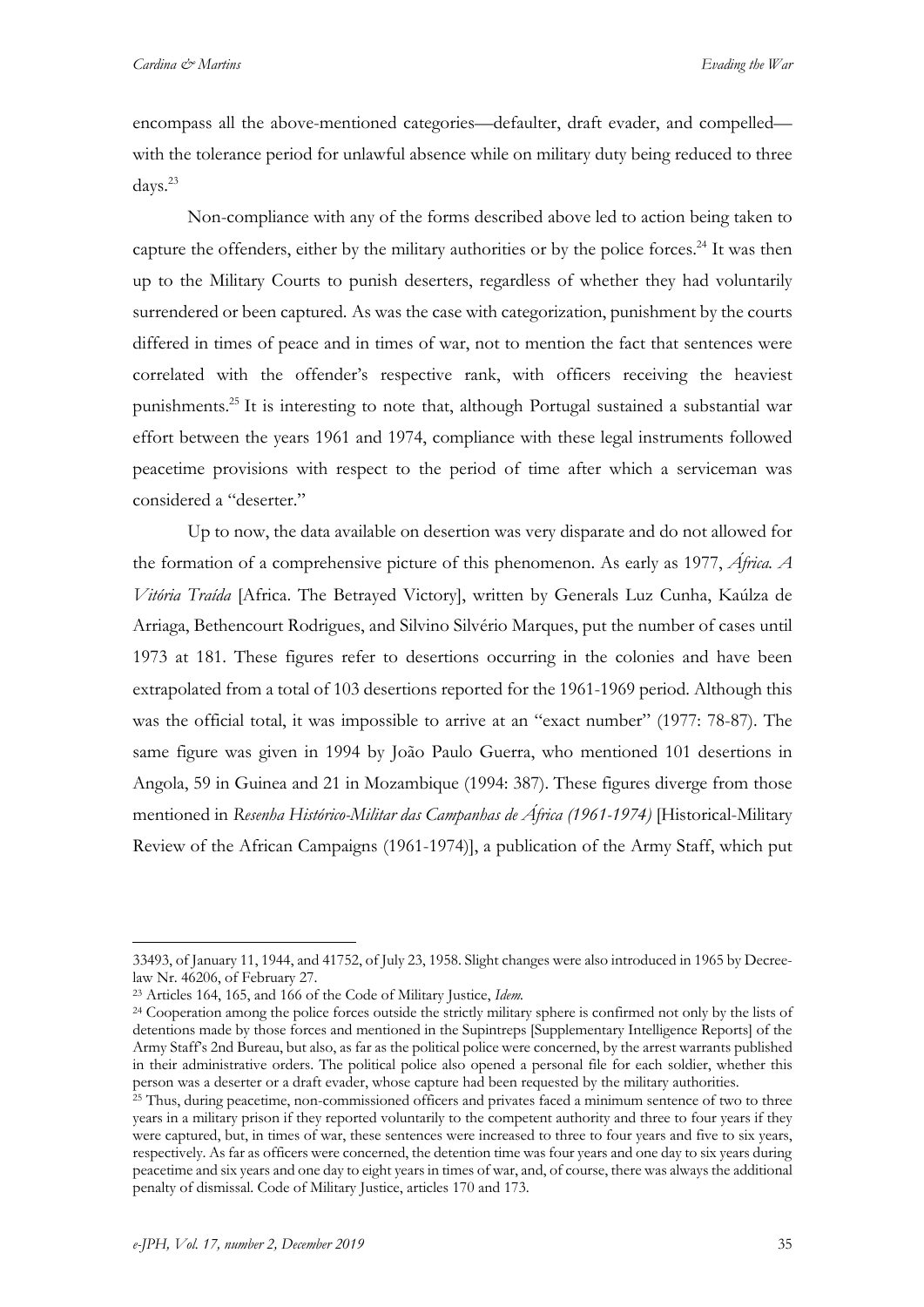1

the number of deserters at 227 in 1969 alone, although this figure actually included both continental Portugal and the colonies (1988: I, 247).

Both this figure, pertaining to just one year of the war, and the lower figures mentioned by the authors of *A Vitória Traída* corroborated the notion that this was a "rather exceptional practice" that never really became "a serious concern" for the military leadership, and which ultimately could be regarded as indirect proof that the Portuguese government enjoyed popular consent with regard to the continuation of the war in Africa (1977: 78-87). However, such a reading seems to be belied by the classified documents circulating among the military and police leadership, on which this present analysis is based. The documentation in question makes constant references not only to the figures for desertion and unlawful absenteeism, but also to the frequent efforts to determine the circumstances under which these situations occurred—especially in the event of concerted action or if career personnel were involved—and to monitor very closely the opposition's pronouncements and activities in relation to this question. <sup>26</sup> In addition, a Deserters' Section was created in 1964 within the Military Police, entrusted with the specific mission of dealing with deserters and draft evaders. The military authorities stressed the effectiveness of this section, as after only 17 months of activity it was already holding a total of 170 deserters and 60 draft evaders in detention.<sup>27</sup>

Although fragmentary, the collected data indicate that from February 1961 to December 1973 there were 8,639 desertions in the regular army. <sup>28</sup> This figure is, however,

<sup>26</sup> See for example the monthly reports (Supintreps) of the Army Staff's 2nd Bureau. The reports recorded the subversive or potentially subversive activities of both civilians and members of the military impacting directly on the Armed Forces' morale and discipline. PT/AHM/FO/007/A/19/Box 39, 1 to 6; PT/AHM/FO/007/A/19/Box 40, 7 and 8; and PT/ADN/F02/SC002/64.

<sup>27</sup> PT/ADN/F02/SC002/64 – Supintrep Nr. 14, January 1-31, 1966, 2nd Bureau of the Army Staff, February 14, 1966.

<sup>&</sup>lt;sup>28</sup> The calculation of the total figure for deserters was based on various types of documentation—mostly military reports, memos from the Military Regions, and administrative orders from PIDE/DGS [political police]—obtained from the Military History Archive, the National Defense Archive, and the Torre do Tombo National Archive. This estimate does not include either the special units created in the various African territories or the native militias, whose members, in both cases, were locally recruited. Sources for mainland Portugal and the islands of the Azores and Madeira: "List of Military Personnel Mobilized by the GML [Lisbon Military Government] who until August 1961 missed boarding their vessel on the way to overseas service, thus becoming deserters", n/d [1961], CI (1) 1070, UI 1209, folder 1; PIDE administrative orders, 1961-1969; Supintrep Nr. 85, Annex A (Illegitimate Absences and Desertions), February 28, 1972 (for the years 1970-1971), PT/AHM/FO/007/A/19/ Box 39.6; Supintrep Nr. 12/72, Annex A (Illegitimate Absences and Desertions), February 16, 1973 (year 1972), PT/AHM/FO/007/A/19/Box 40.7; and Supintrep Nr. 12/73, Annex A (Illegitimate Absences and Desertions), February 22, 1974 (year 1973), PT/AHM/FO/007/A/19/Box 40, 8. Sources for Angola: Listings of deserters and illegitimate absentees, with updates, sent to the General Secretariat of National Defense (for the years 1961-1964, 1970, and October to December, 1973); and Perintreps from the Headquarters of the Military Region of Angola and the Command-in-Chief of Angola's Armed Forces (for the years 1965-1969 and 1971 to September, 1973). Sources for Guinea: Perintreps from the Independent Territorial Command of Guinea and the Command-in-Chief of Guinea's Armed Forces. Sources for Mozambique: Perintreps from the Headquarters of the Military Region of Mozambique/Command-in-Chief of Mozambique's Armed Forces.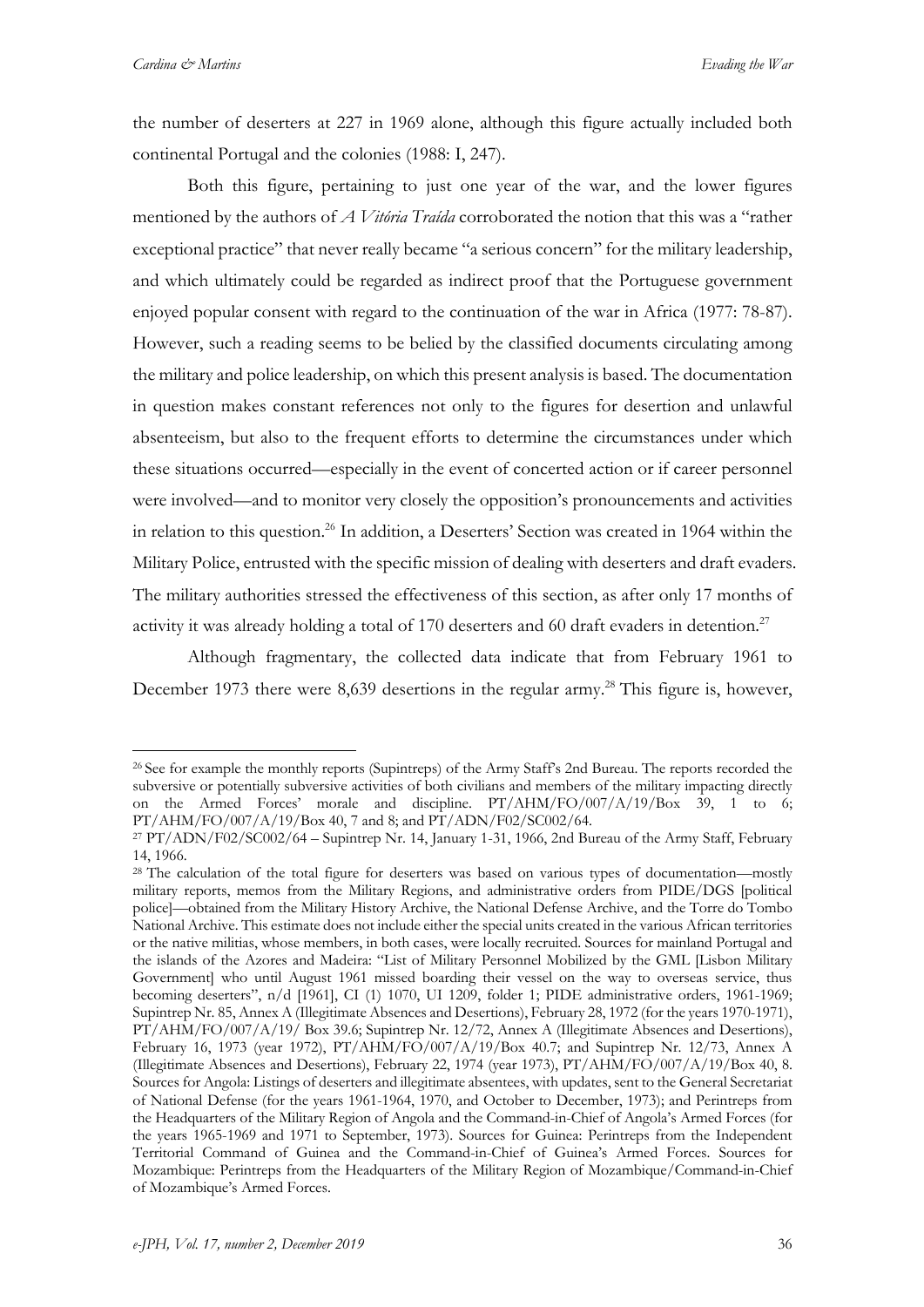incomplete, as it fails to consider the navy<sup>29</sup> and air force data in an exhaustive manner and does not cover the entire war period in all the territories. <sup>30</sup> On the other hand, it basically refers to successful desertions only, which ultimately amounted to actual losses for the Portuguese Armed Forces. In other words, the figure leaves out the failed attempts, i.e. the undoubtedly greater number of deserters who voluntarily surrendered to the military authorities or were soon captured.<sup>31</sup> In fact, according to Supintrep data, from 1970 to 1973, the number of actual desertions accounted for between 42 and 51 percent of all unlawful absences recorded. Furthermore, the numbers are dependent on the information provided and gathered by the military authorities.<sup>32</sup>

Such gaps notwithstanding, the compiled data suggest an overall steady increase in desertions over the 13 years of the war (see Chart 1). While, in the first three years, the number of instances remained below 100, in 1964, they rose to 300. The phenomenon continued to rise in the years 1966-1967, with the number of cases reaching almost 550. The next two years saw another significant increase, with 718 cases in 1968, and 949 in 1969. In 1970, the total number of occurrences remained at about the same level as in 1969, but there was a fresh rise in 1971, with more than 1,000 cases (1,040, to be precise). In 1972, desertions totaled 1,300, and in 1973, they reached 1,405 cases.

The total thus established comprises very significant differences, depending on the location under analysis: more than half of the desertions occurred in mainland Portugal and the islands of the Azores and Madeira (4,941 cases), whereas there were 2,257 occurrences in Angola, 1,227 in Mozambique, and 214 in Guinea. With regard to the cases recorded in the African territories, it should also be pointed out that the vast majority involved local contingents of the regular army. This is suggested by data for the years 1971 and 1972 from

<sup>&</sup>lt;sup>29</sup> One example, left outside our figures: in September 1973, the Portuguese Navy frigate Almirante Magalhães Correia, engaged in a NATO mission, stopped in Denmark, and five Portuguese crew members deserted. The following day, they went to Malmo, in Sweden, where they received the support of the Portuguese Deserters' Committee of Malmo/Lund.

<sup>&</sup>lt;sup>30</sup> The starting date for counting the number of deserters was the outbreak of the wars (1961 in Portugal and Angola, 1963 in Guinea). In the case of Mozambique, there are no data for the period before 1966. The gaps in information for the first four months of 1974 are the reason this time period has been excluded from the present analysis. This option omitted, among others, cases such as the desertion of the air force pilot Jacinto Veloso in Mozambique (see Veloso 2007).

<sup>&</sup>lt;sup>31</sup> In fact, according to Supintrep data, from 1970 to 1973, the number of actual desertions accounted for between 42 and 51 percent of all unlawful absences recorded. During that period, the share of absentees who presented themselves voluntarily to the authorities ranged from 28 to 36 percent, and from 18 to 24 percent in the case of those who were captured. Although many of these, especially in the first group, might not have meant to desert, this must surely have been the intention of quite a few. But as their exact number is impossible to determine, it is best to omit these cases.

<sup>&</sup>lt;sup>32</sup> For example, in early 1969, the unit commanders in Mozambique were still urged to provide timely and systematic information on instances of unlawful absences and desertions so that rapid action could be undertaken to stop the offenders and cut the losses. Perintrep Nr. 04/69, for the period 20- 27/01/1969. PT/ADN/002/02/004/001/Cx 44.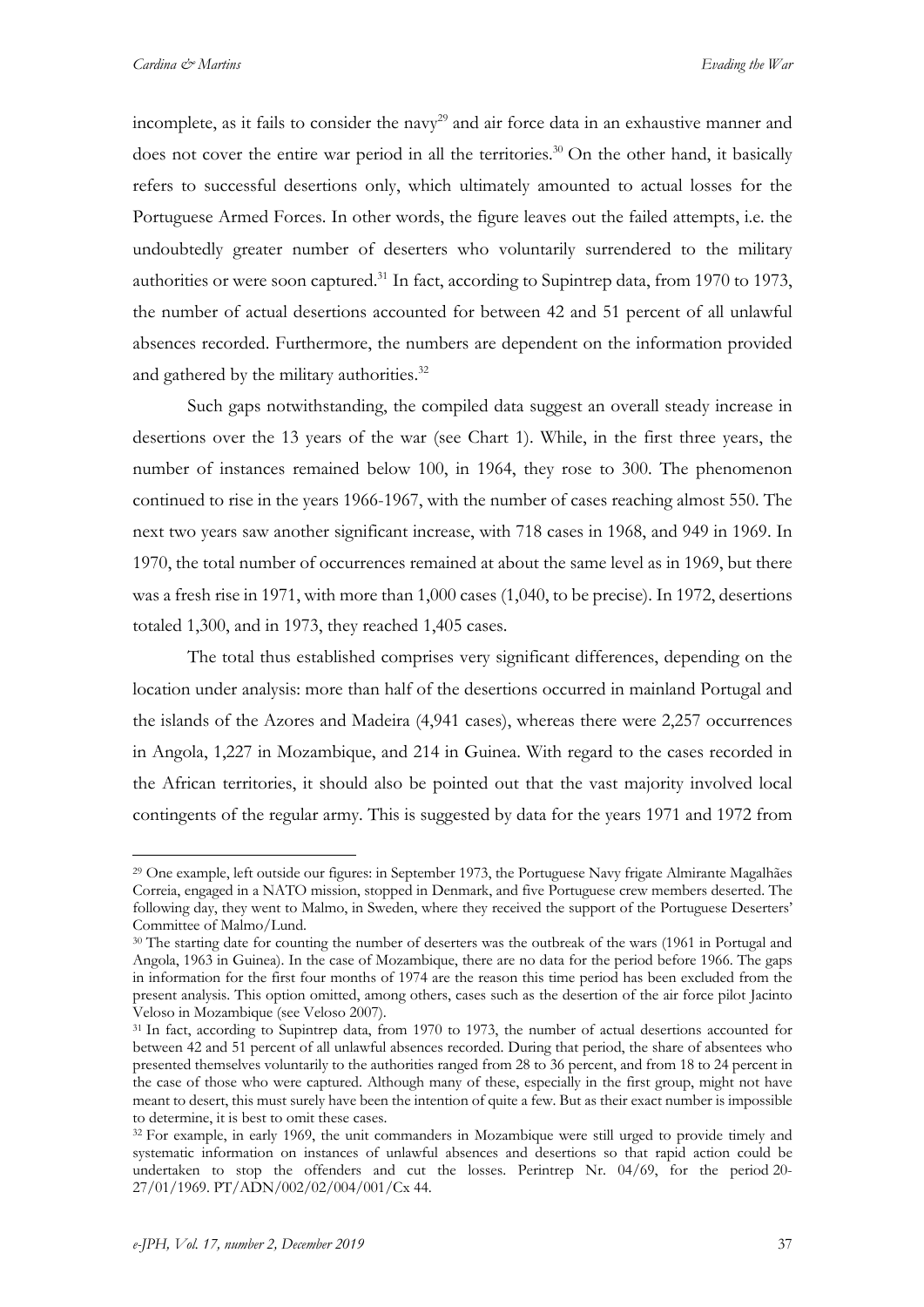the Command-in-Chief of the Armed Forces of Angola, which placed the number of deserters from the Provincial Conscription at 293 and 428 respectively, while those from the Mainland Conscription serving in the territory did not exceed ninety-eight in 1971 and eightyfive in the following year.<sup>33</sup> A similar scenario was to be found in Mozambique, where 106 desertions were reported for local conscription in 1971 as against twelve for Mainland Conscription, and this disproportion continued into the following year, with two hundred cases among the local troops and thirty-four among the "continental" servicemen. 34

Finally, it is important to note that the overwhelming majority of deserters were privates and recruits, although, in metropolitan Portugal there was a significant increase, from 1968 onwards, of cases involving officers. The total number of occurrences rose from four to sixteen during that year and remained at about the same level in 1969. There was a new, more significant leap between 1969 and 1970, with that figure rising to thirty, and thereafter remaining stable until 1973.

#### **Disobedience as a Problem**

Although each desertion followed its own unique path, they can still be grouped together into three main types. In the first group, deserters and draft evaders were based in metropolitan Portugal and for their most part headed for ("dão o salto," "leaped to," as the expression then went) other parts of Europe, to live there as emigrants. The second, more restricted, group was comprised of Portuguese young men who had deserted from Africa in exceptional situations and under very hostile circumstances. They either surrendered voluntarily to the nationalist movements or fled to the countries bordering the Portuguese colonies where they happened to be stationed. In this case, they would usually be steered towards Algeria, where they then joined the Portuguese community of exiles or awaited transfer to a European destination. The third group was made up of the deserters from local recruitment who formed part of the Portuguese armed forces. They followed a variety of routes, with some returning (sometimes temporarily) to their communities of origin, others fleeing to neighboring countries, and yet others joining the ranks of the liberation movements.

<sup>&</sup>lt;sup>33</sup> Letter from the Army Chief of Staff of the Command-in-Chief of Angola's Armed Forces to the Secretariat of National Defense, February 17, 1973. PT/ADN/F05/SR57 – Desertores /Cx 283, processo 38.

<sup>34</sup> Radio communications from Mozambique's Command-in-Chief to the Public Information Service of National Defense (SPIFA), January 27, 1972, February 5, 1972, January 30, 1973 and February 1, 1973. PT/ADN/F05/SR57 – Desertores de Moçambique ["Mozambique Deserters"] (1972) / Cx 282, 36 and  $PT/ADN/F05/SR57 - Desertores de Mozambique (1973-1974) / Cx 283, 42g.$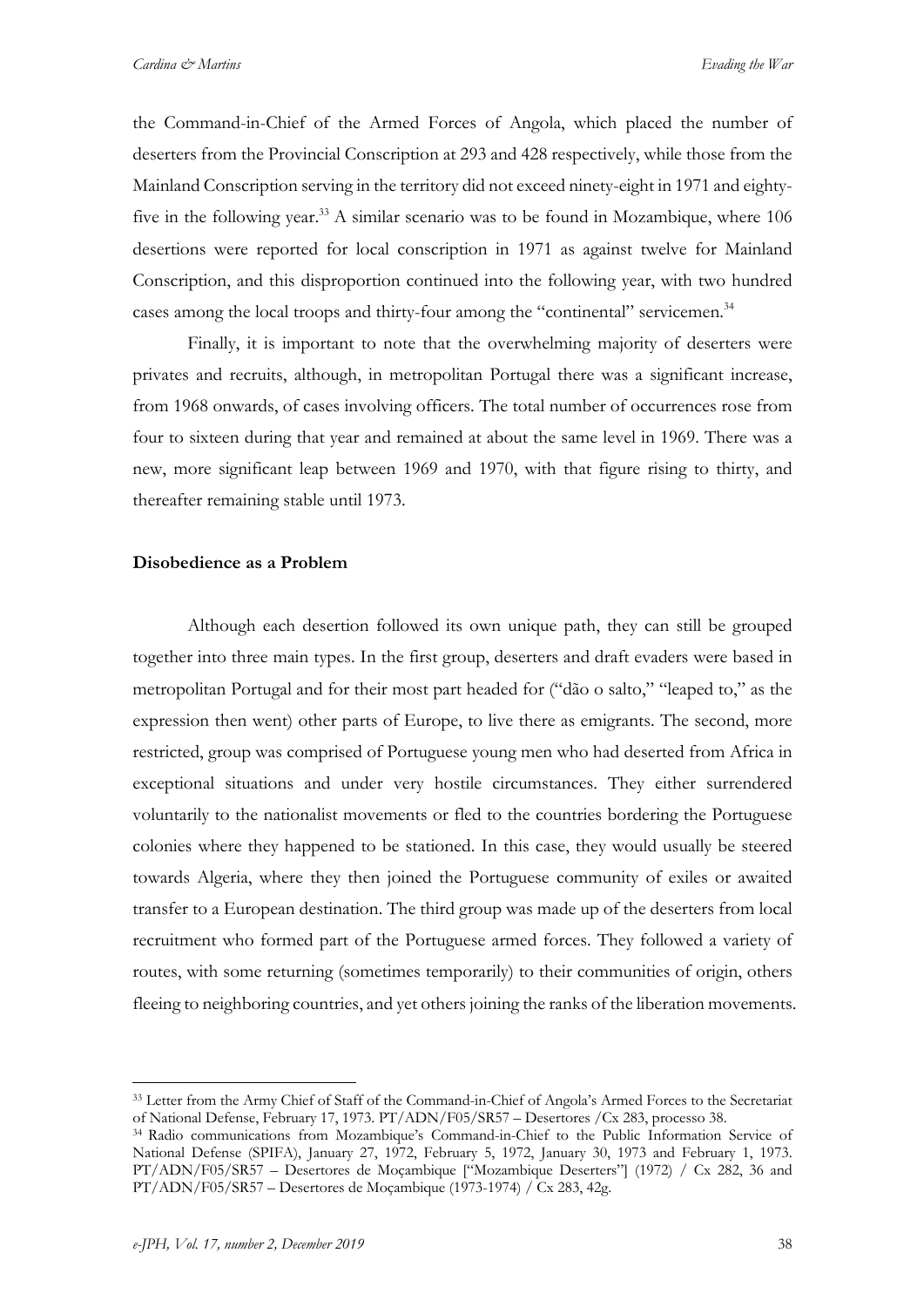Thus, the circumstances of desertion could vary a lot. On metropolitan soil, it tended to occur either during the military leave granted immediately prior to embarkation to one of the various "theaters of operations," involving young soldiers with no war experience in the colonies, or else when returning home for a leave of absence during a tour of duty. A common expedient used to effect the desertion consisted in requesting permission to leave the country temporarily. <sup>35</sup> Besides immediately arousing suspicion on the part of the authorities, this path was not always a viable option, and so the majority of deserters chose to be smuggled out of the country. But this also involved obvious problems, beginning with how difficult it was to have the political connections or the necessary amount of money to make contact with the networks of smugglers—the *passadores*.

Things became even more difficult for those fighting in the colonial spaces, where the surveillance was tightest, local contacts virtually nonexistent, and the terrain particularly adverse. The risk of being shot dead by the enemy (or even by the Portuguese troops) further aggravated the extreme uncertainty that potential deserters already felt about the reaction of the neighboring countries, where they could well be faced with incarceration and a charge of clandestine immigration or, worse still, the prospect of being returned to the Portuguese authorities. 36

As the colonial war extended over time, the Portuguese forces underwent a process of "Africanization" (Gomes 2013). At the same time, increasingly urgent warnings were being sent to the military commands, stressing the need to exercise stricter control over the local contingents, accompanied by systematic counter-propaganda programs. One of the recommendations consisted in identifying listeners to radio stations broadcasting from "countries hostile to us" and monitoring their connections and activities,<sup>37</sup> since it was imperative "to avoid desertions, whose frequency has increased, and which most of the time result in information of interest being leaked to the En. [Enemy]."38

<sup>35</sup> A perfect illustration of this can be seen in the case of the non-career officer José Moura Marques. Having been stationed in Angola since December 1962, he went back to metropolitan Portugal on leave in early May of the following year. During this leave period, he requested permission to travel to London to attend a soccer match. The request was granted, but then his leave expired on June 3 and he was considered a deserter on the 13th of the same month. PT/ADN/F05/SR57 – Desertores (1961-1971) / Cx 273, 1. The Code of Military Justice stipulated that if the serviceman was on leave or in the reserve, the period for him to be classified as a deserter would be extended to ten days. Article 163 of the Code of Military Justice.

<sup>36</sup> The arrest of Portuguese deserters—whether recruited in metropolitan Portugal or in the African provinces—by the authorities of the countries neighboring the theaters of operations was often mentioned in the documents we analyzed.

<sup>&</sup>lt;sup>37</sup> This concern with "subversive" propaganda was, in fact, a constant one, especially when it divulged the accounts of deserters or questioned Portugal's colonial policy. Perintrep Nr. 15/69, for the period 07- 14/04/1969. PT/ADN/Fundo 002/ Secção 02/Série 004/SSR 001/ Caixa 44.

<sup>38</sup> As early as 1964, a report from Luanda described the barracks atmosphere among the "black troops" as being conducive to desertion. The racist overtones of the report hinted at a pervasive "false peace:" "The number of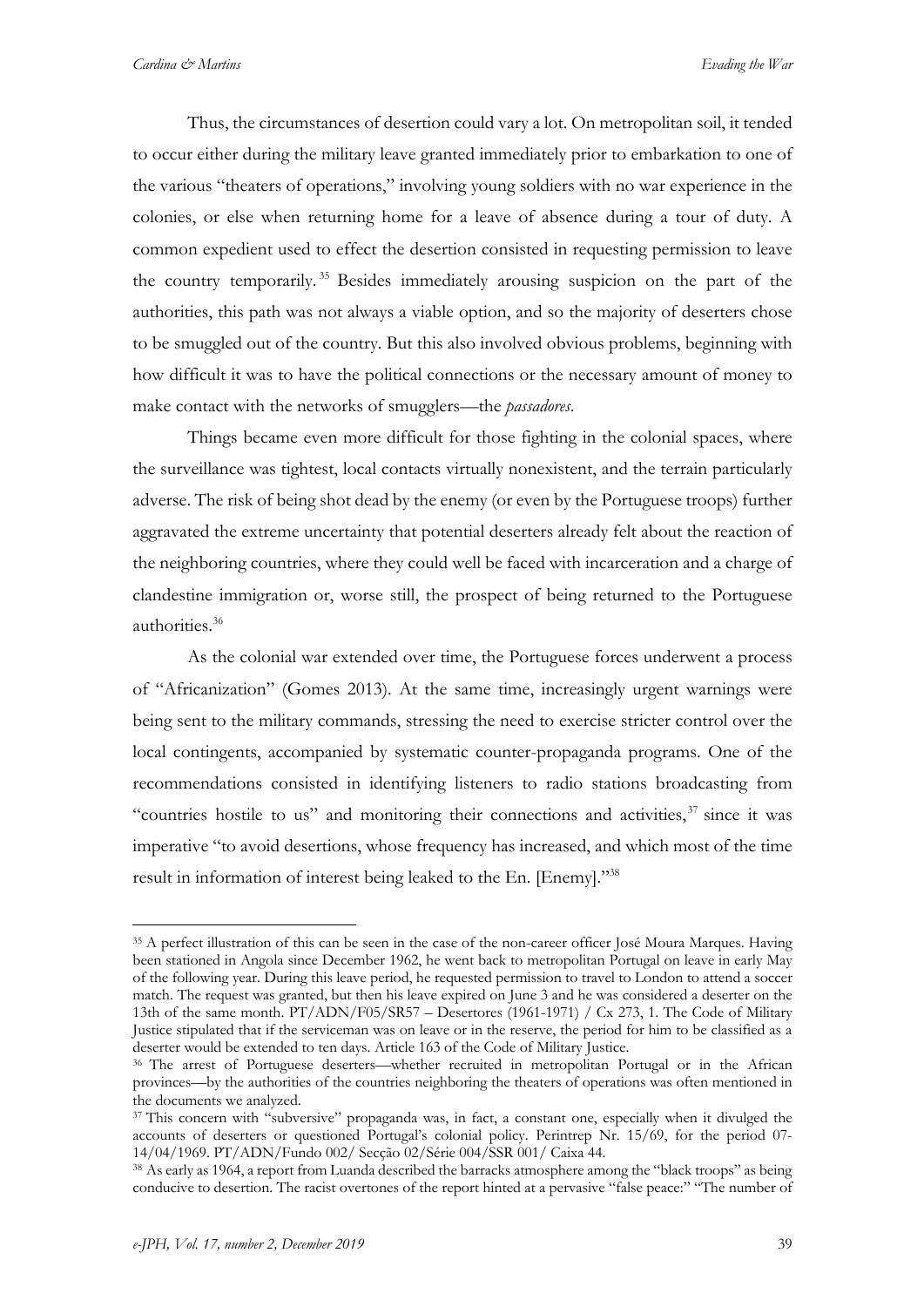On the other hand, the act of deserting could take place in very diverse contexts. While, in some cases, a deserter might flee the barracks, at other times, soldiers escaped from prison or a military hospital, for example. In the latter case, it would often happen that wounded soldiers, forced into long periods of internment and painful treatment without adequate psychological support and deprived of any family or social interaction, would extend their leaves or even absent themselves without authorization from the facilities to which they had been committed, thus ending up being considered deserters.<sup>39</sup> The fact was that there were different factors in play, deriving from the multifaceted and "infrapolitical" (Scott 2013) clashes with discipline, hierarchy, and military duty, from the pressure caused by war as an extreme experience, from the marks inflicted by vivid episodes of violence, and/or from an anti-war, if not anti-colonialist, stance.

It should also be noted that the growing "deterioration of military discipline and morale" was sensed by the military authorities and was considered a cause for concern, particularly when it affected the higher ranks. As early as May 1968, in addition to discussing the desertions *per se*, a confidential note from the Army Chief of Staff highlighted the requests that had been made to be sent to the reserve, the psychoses and nervous diseases that were to be found among commissioned and non-commissioned officers alike, the apathy of some battalion commanders, and the displays of political dissatisfaction on the part of the career officers. The proposed response focused on "intense psychological warfare," namely by increasing the amount of time spent in "the metropolis" between tours of duty, offering better transportation for the families who moved to the colonies where the war was being waged, and equalizing salaries in the three "theaters of operations."<sup>40</sup>

desertions continues to rise. There have always been desertions—even in the old days of false peace. But, in recent times, their number has greatly increased, and this is a cause for concern. Something is very wrong. Could it be that the enemy's propaganda is beginning to have an influence on the black troops? There have been desertions in the larger units, and we know from experience that the blacks, who are accustomed to the quiet of the jungle, greatly dislike the labyrinth and the dizzying din of the RIL [Luanda Infantry Regiment] and other large units."

<sup>39</sup> Such was the case, for example, with private Carlos Alberto Rocha. After being sent to Mozambique in October 1964 and wounded in combat on June 5, 1966, he was admitted to the Nampula Military Hospital and later evacuated to the main Military Hospital in Lisbon, where he had his right hand amputated. Lacking support and feeling "very disoriented," he finally absented himself unlawfully. He became a deserter on September 25, 1966, and presented himself voluntarily on October 7 of the same year. After being tried and granted an amnesty, he deserted again on January 5, 1967, only to be captured and handed over to the military authorities by the GNR [the non-urban police force] on April 13. Held under arrest during the proceedings—a treatment reserved for deserters who did not present themselves voluntarily—and denied his request to be released pending trial, he deserted once more on October 23, 1967, and then presented himself again in December of that year. Despite the efforts made to amend the Code of Military Justice in order to cover cases such as this, a Statutory Order of the Minister for the Army, dated June 25, 1968, referred the matter to a "future global revision of military criminal laws." PT/AHM/FO/006/J/24 cx. 605, 55, "Desertores—situação de um soldado" [Deserters—A Soldier's Predicament].

<sup>40</sup> Confidential Note Nr. 478-277C, May 3, 1968. PT/AHM/FO/007/A/10/Cx. 27, 9, Proc. 1.101.7, 1968.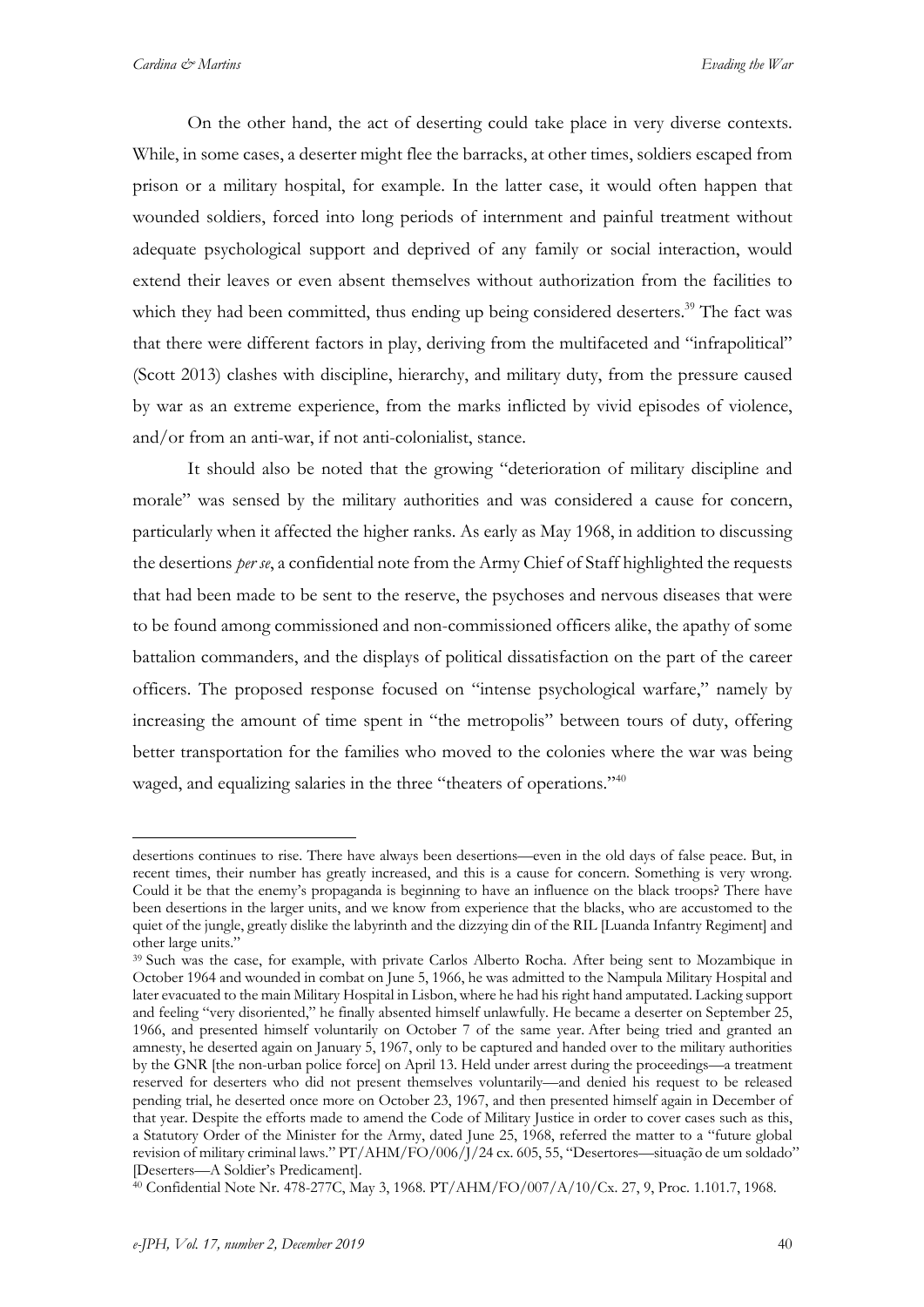It is important to bear in mind that the definition of the category "deserter" was instituted by the state-military power and that it did not cover the whole question of disobedience in the context of a war. In order to address this question properly, we must also take into account the number of defaulters (i.e. the young men who failed to present themselves for military inspection) and draft evaders (i.e. those who did submit to the inspection but failed to present themselves at the time of conscription). Thus, leaving the country before being conscripted meant dodging training camp, for otherwise desertion would have to be postponed and carried out under greater surveillance. In fact, many of the young men in metropolitan Portugal who had already made the decision in their own minds not to fight in Africa seem to have taken one of these options.

This is further suggested by the total numbers of draft evaders in the years 1967- 1969, mentioned in an internal document studying the return to the country of young men who had not fulfilled their obligations with regard to military service (see Table 1). As to the defaulters, (i.e. the young men who failed to present themselves for medical inspection), their number in the "metropolis" rose steadily from 11.6% in 1961, when the war first broke out, to over 20 percent by 1970 (see Table 2).<sup>41</sup> These figures allow us to infer that about 200,000 out of one million young men registered for military service failed to report for military inspection.

It should be pointed out that the high number of defaulters is mostly related with the Portuguese social formation itself, the dynamics of migration, and the country's historical difficulties in terms of exercising social control. As a matter of fact, military records tell us that the share of defaulters was 16.6% in 1933, compared with 12.7% in 1940 and 9.8% in 1950, and that these figures rose as a result of the war (Resenha, 1998: 268). Such data differ substantially from those cited by the above-mentioned authors of *Africa. A Vitória Traída*, who mentioned 40% of defaulters in the years 1958-1960 and 29% in the period 1961-1973 (Cunha et al., 1977: 79-80). With their omission of any sources, the latter claims were part of an effort to legitimize the war in the period immediately after the revolution of April 25, 1974. Based on those figures, the authors stated that:

<sup>41</sup> There are no figures available on the situation in the African territories—in the case of what was known as "local recruitment"—although some of the data we collected suggests that there were difficulties in terms of securing attendance of the military inspection and conscription in general. See the episode in Mozambique involving forty-one recruits described as illegitimate absentees: "All but four of these privates come from the Municipalities of Savié and Maputo and, for the most part, they worked in [South Africa, but] happened to be back in their homes when they were recruited. Their respective AADMs had a difficult time recruiting them and all the men had to be kept under guard day and night until they were handed over to the units to which they had been assigned." PER 37/69, for the period 8-15/09/1969. PT/ADN/Fundo 002/ Secção 02/Série 004/SSR 001/ Caixa 45.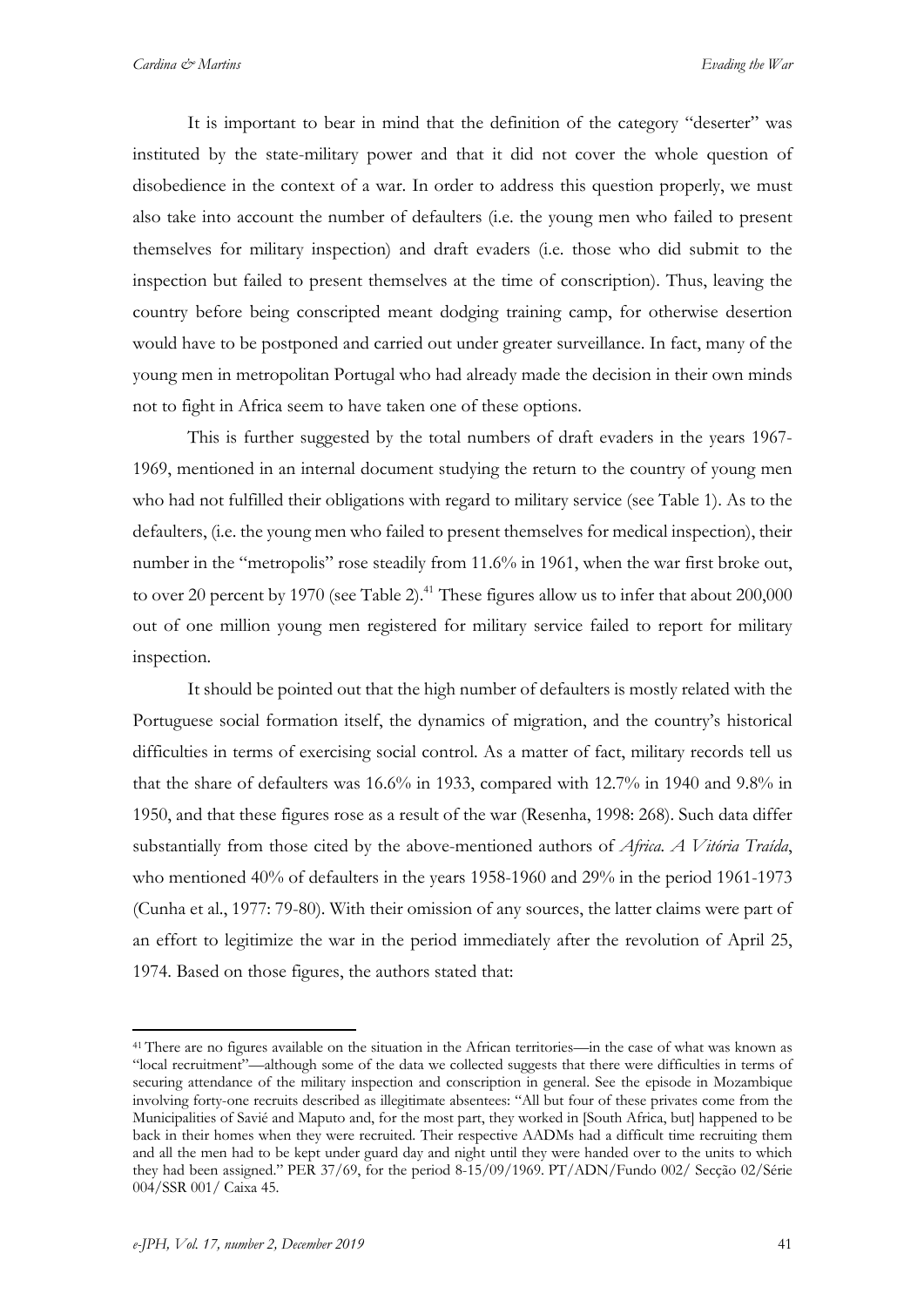"It should be a source of pride to know that as far as defaulters, "compelled" and draft evaders were concerned (and surely also with regard to deserters from Mainland Portugal, for these situations were statistically tracked), the percentages of the drafted contingent improved during the war years compared to the previous period (…) [indicating] a behavior that was probably unparalleled in the world" (Cunha et al., 1977: 83).

The reality was different. It seems beyond dispute that the high number of defaulters is linked to the strong migratory flow that the country was experiencing at that time. These very findings were highlighted in a 1968 study carried out by the army staff. The study detected a broad correspondence between the number of absentees and the fluctuations in emigration by region, with higher percentages in the country's northeastern region and the islands of the Azores and Madeira.<sup>42</sup> The perception of that correlation was surely the reason why an amnesty for the crime of illegal emigration was granted towards the end of that year,<sup>43</sup> followed soon afterwards (in February 1969) by an amnesty for the defaulters, "compelled" and draft evaders who presented themselves of their own free will to perform military service.<sup>44</sup> However, these measures were insufficient to solve the problem. When the situation was reassessed in the first months of 1971, it was admitted that "the number of defaulters has reached worrying proportions, making it impossible in the short term to foresee its decrease or the return of substantial numbers of migrants with an irregular military status."<sup>45</sup>

#### **Concluding Remarks**

<u>.</u>

The figures on the theme of desertion adduced above result from a comparison and cross-analysis of different accessible archival sources. Taken together, they suggest that, although frequently neglected, the refusal to take part in the war was a significant factor during the period of the colonial conflict, and that it should be interpreted within the context of the difficulties felt by the state and the military in maintaining a consensus about the war,

<sup>42</sup> *Estudo sobre Problemas de Recrutamento*, 1.ª Rep. do EME [1st Bureau of the Army Staff], Lisbon, 1968.

<sup>43</sup> Decreto-lei [Decree-Law] 48.783. *Diário do Governo*, Nr. 300/1968, 1.º Suplemento, Série I, December 21, 1968.

<sup>44</sup> Decreto-lei [Decree-Law] 48.861. *Diário do Governo*, Nr. 34/1969, Série I, February 1969.

<sup>45</sup> "Amnistia aos emigrados clandestinos" [Amnesty for clandestine emigrants], PT/AHM/FO/006/J/24 cx. 604, 22.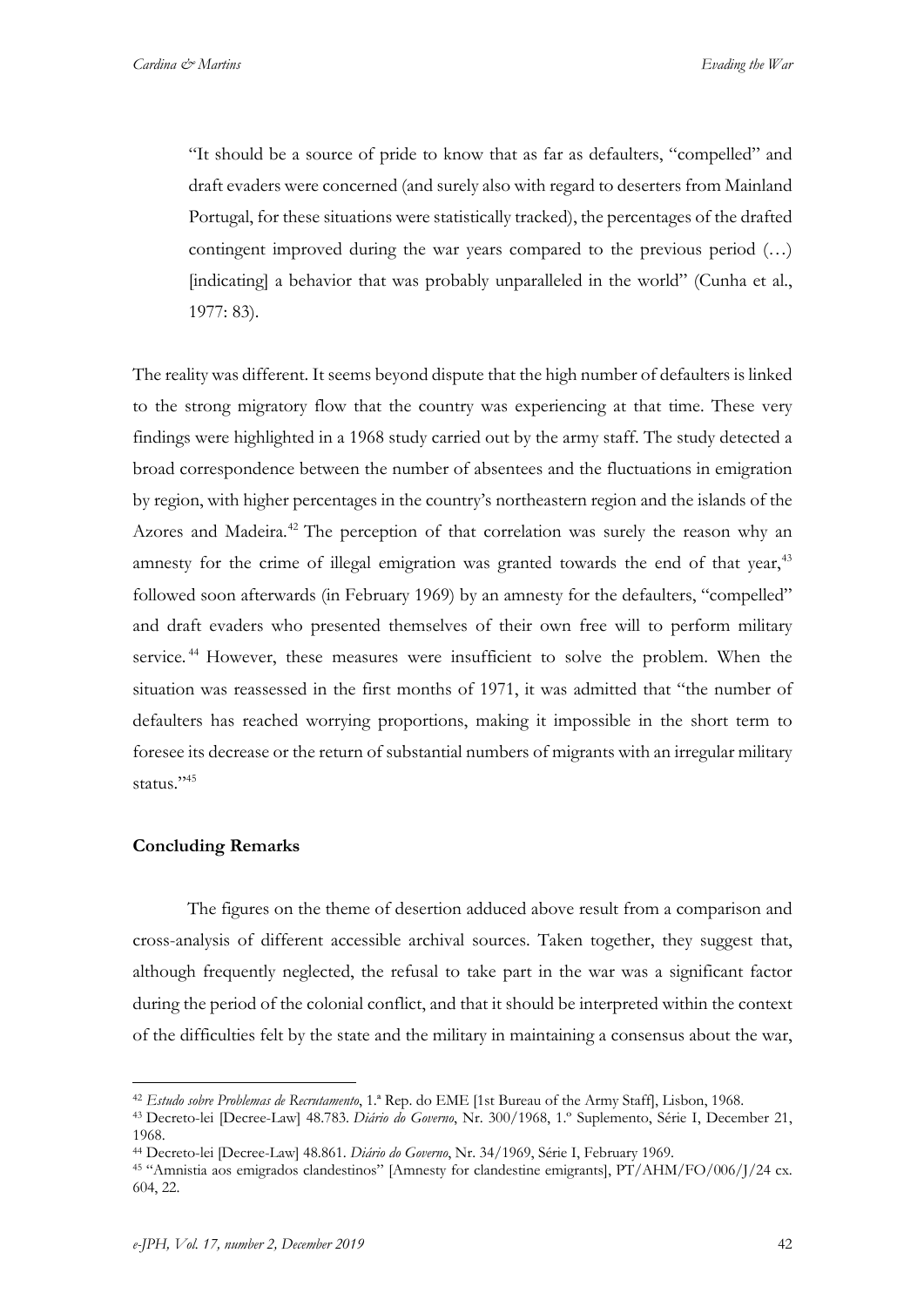combined with the erosion caused by it. The high number of deserters and draft evaders<sup>46</sup> may have several explanations, such as: a) the diminished capacity of the military structures and authorities in controlling the young men who were drafted into the war; b) the pervasiveness of family and community channels and networks within the context of European emigration, facilitating the process of migration and social insertion in these other countries; or c) the growing moral and social exhaustion of a long, drawn-out war waged far from the communities of origin of the Portuguese mobilized to fight in it.

However, understanding the refusal to participate in the war is a complex problem. Far from focusing simply on the quantification of deserters and draft evaders, we must make a detailed study of the specific scenarios in which the war took place and the diversity of paths, military categories, contexts, and intentions in play. We still need to compile a comprehensive chart of the disobedience episodes for which there exist military records. In fact, the data thus gathered could also shed important light on the erosion of military discipline, both within the military units sent from metropolitan Portugal and among the locally conscripted soldiers. Our own contribution seeks to chart, both quantitatively and qualitatively, the cases of disaffection that occurred among the Portuguese troops during the colonial war, while assessing their relevance and examining their multidimensional nature.

<sup>46</sup> This is more than, for example, the 1% of deserters from the war in Algeria (Quemeneur 2011), although we have to bear in mind that we are dealing with a different kind of war and with types of disaffection that are not entirely similar. For a journalistic analysis of desertion in World War II, see Glass, 2013. For an analysis of the figure of the deserter viewed under the framework of the categories of treason and heroism, including an analysis of a number of cases, see Grinchenko and Narvselius, 2018.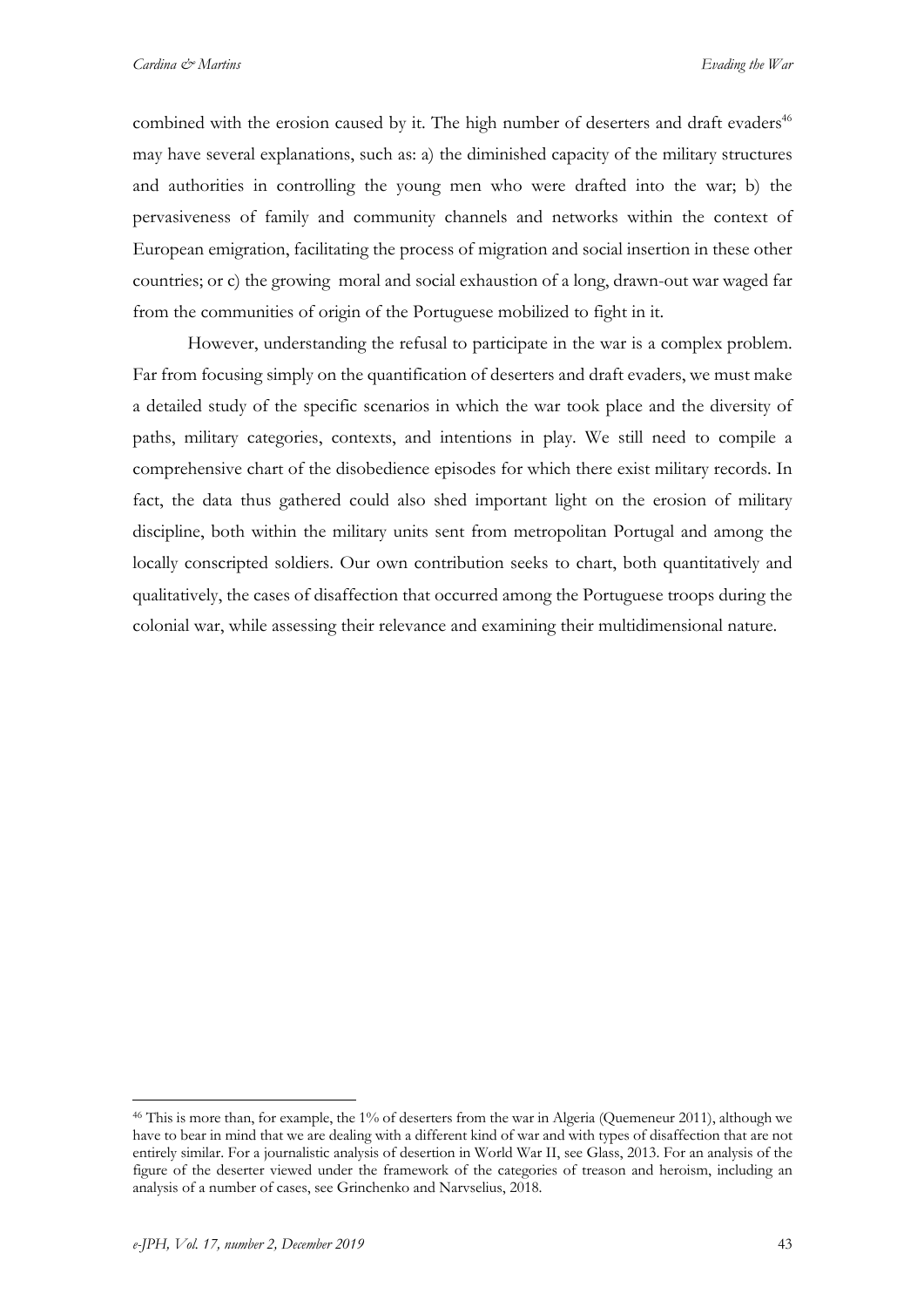### **References**

- Almeida, João Miguel (2008). *A Oposição Católica ao Estado Novo. 1958-1974*. Lisboa: Edições Nelson de Matos.
- Aranha, Ana and Ademar, Carlos (2018). *Memórias do Exílio*. Lisboa: Parsifal.
- Bebiano, Rui (2002). "A esquerda e a oposição à guerra colonial". In Rui de Azevedo Teixeira (ed.), *A Guerra do Ultramar. Realidade e Ficção.* Livro de Actas do II Congresso Internacional sobre a Guerra Colonial. Lisboa: Editorial Notícias.
- Bebiano, Rui (2003). *O Poder da Imaginação. Juventude, Rebeldia e Resistência nos Anos 60.* Coimbra: Angelus Novus.
- Bebiano, Rui (2006). "Contestação do Regime e Tentação da Luta Armada sob o Marcelismo," *Revista Portuguesa de História*, 37, 65-104.
- Bebiano, Rui (2016). "Experiência e memória da deserção e do exílio (como um prefácio)." In AAVV, *Exílios*. Carcavelos: Associação de Exilados Políticos Portugueses.
- Cardeira, Fernando (2016). "A importância política da deserção." In AAVV, *Exílios*. Carcavelos: Associação de Exilados Políticos Portugueses, 104-115.
- Cardina, Miguel (2010). "The War Against the War. Violence and Anticolonialism in the Final Years of the Estado Novo." In Bryn Jones and Mike O'Donnell (eds.), *Sixties Radicalism and Social Movement Activism. Retreat or Resurgence?* London: Anthem Press, 39-58.
- Cardina, Miguel (2011). *Margem de Certa Maneira. O Maoismo em Portugal (1964-1974).* Lisboa: Tinta-da-China.
- Cardina, Miguel (2018). "Deserção de Antigos Alunos Oficiais da Academia Militar." In Miguel Cardina and Bruno Sena Martins (eds.), *As Voltas do Passado. A guerra colonial e as lutas de libertação*. Lisboa: Tinta-da-China, 189-195.
- Castelo, Cláudia and Jerónimo, Miguel Bandeira (eds.) (2017). *Casa dos Estudantes do Império: Dinâmicas Coloniais, Conexões Transnacionais*. Lisboa: Edições 70.
- Cordeiro, José Manuel Lopes (2017). "A polémica sobre a deserção durante a guerra colonial." In Ana Sofia Ferreira, João Madeira and Pau Casanellas (eds.). *Violência Política no Século XX. Um balanço*. Lisboa: Instituto de História Contemporânea, 209-222.
- Correia, Ricardo (2019). *O meu país é o que o mar não quer e outras peças*. Coimbra: Imprensa da Universidade de Coimbra.
- Costa, Hélder (1980). *Teatro Operário: 18 de Janeiro de 1934 / O Soldado*. Coimbra: Centelha.
- Cunha, J. da Luz, Arriaga, Kaúlza de, Rodrigues, Bethencourt and Marques, Silvino Silvério (1977). *África. A Vitória Traída*. Braga: Intervenção.
- Estado-Maior do Exército (1988). *Resenha Histórico-Militar das Campanhas de África (1961-1974)*. Lisboa: Estado-Maior do Exército.
- *Exílios. Testemunhos de Exilados e Desertores Portugueses na Europa (1961-1974)* (2016). Carcavelos: Associação de Exilados Políticos Portugueses.
- *Exílios 2. Testemunhos de Exilados e Desertores Portugueses (1961-1974)* (2017). Carcavelos: Associação de Exilados Políticos Portugueses.
- Gomes, Carlos de Matos (2013). "A africanização na guerra colonial e as suas sequelas. Tropas locais—os vilões nos ventos da História." In Maria Paula Meneses and Bruno Sena Martins, *As Guerras de Libertação e os Sonhos Coloniais. Alianças secretas, mapas imaginados*. Coimbra: Almedina, 123-141.
- Glass, Charles (2013). *The Deserters. A hidden history of World War II*. USA: Penguin Books.
- Grinchenko, Gelinada and Narvselius, Eleonora (eds.) (2018). *Traitors, Collaborators and Deserters in Contemporary European Politics of Memory. Formulas of Betrayal*. Switzerland: Palgrave MacMillan.
- Guerra, João Paulo (1994). *Memória das Guerras Coloniais*. Porto: Afrontamento.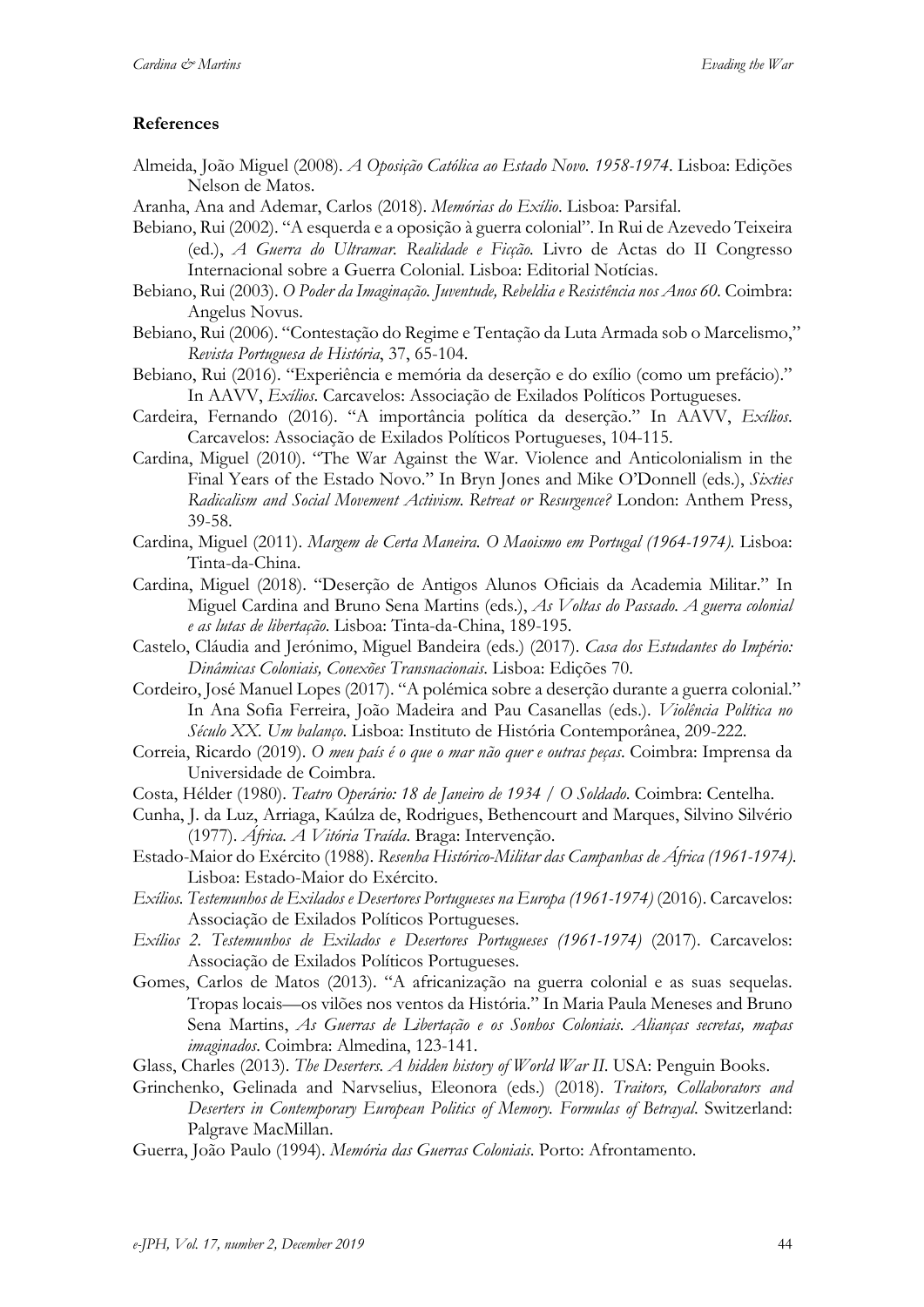Madeira, João (2004). "As Oposições de Esquerda e a Extrema-Esquerda". In Fernando Rosas and Pedro Aires Oliveira (eds.), *A Transição Falhada. O Marcelismo e o Fim do Estado Novo (1968-1974)*. Lisboa: Editorial Notícias, 91-135.

Madeira, João (2013). *História do PCP*. Lisboa: Tinta-da-china.

- Martins, Susana (2018). *Exilados Portugueses em Argel. A FPLN das origens à rutura com Humberto Delgado*. Porto: Afrontamento.
- Melo, Daniel (2015). "Circulação, apropriação e actualidade das ideias contra a Guerra Colonial. Notas críticas de problematização". In *Cultura. Revista de História e Teoria das Ideias*, 34, 249-290.
- Pereira, José Pacheco (2013). *As Armas de Papel. Publicações periódicas clandestinas e do exílio ligadas a movimentos radicais de esquerda cultural e política (1963-1974)*. Lisboa: Círculo de Leitores / Temas e Debates.
- Pereira, Victor (2013). "La Cimade et les Portugais en France de 1957 à 1974: une aide sous le signe des guerres coloniales," in Marianne Amar, Marie-Claude Blanc-Chaléard, Françoise Dreyfus-Armand and Dzonivar Kevonian (eds.), *La Cimade et l'accueil des réfugiés. Identités, répertoires d'actions et politique de l'asile, 1939-1994*. Nanterre: Presses Universitaires de Paris-Ouest, pp. 141-155.
- Pereira, Victor (2014). "Les réseaux de l'émigration clandestine portugaise vers la France entre 1957 et 1974," *Journal of Modern European History*, 12, 1, pp. 107-125.
- Pereira, Victor (2015). "La société portugaise face aux guerres coloniales (1961-1974)," *Cahiers d'histoire immédiate*, 48, pp. 35-58.
- Pimentel, Irene Flunser (2014a). *História da Oposição à Ditadura. 1926-1974*. Porto: Figueirinhas.
- Pimentel, Irene (2014b). "Desertar ou ir à guerra? Há mais de 40 anos, muitos jovens portugueses confrontaram-se com esta difícil alternativa." In Irene Pimentel [online]. Available at: http://irenepimentel.blogspot.com/2014/04/desertar-ou-ir-guerra-hamais-de-40.html [consulted on January 5, 2018].
- Quemeneur, Tramor (2011). "Refuser l'autorité? Étude des désobéissances de soldats français pendant la guerre d'Algérie (1954-1962)." In *Outre-mers*, Nr. 98, pp. 57-66.
- Raposo, Eduardo M. (2019). *Cláudio Torres. Uma vida com história*. Porto: Edições Afrontamento.
- *Resenha histórico-militar das campanhas de África (1961-1974), vol. I. Enquadramento geral.* (1998). Lisboa: Estado Maior do Exército.
- Scott, James C. (2013). *A Dominação e a Arte da Resistência. Discursos Ocultos*. Lisboa: Letra Livre. Simon, Catherine (2011). *Algérie, les années pieds-rouges*. Paris: La Découverte.
- Strippoli, Giulia (2016). "Colonial War, Anti-colonialism and desertions during the Estado Novo. Portugal and abroad." In Marín Corbera, Martí; Domènech Sampere, Xavier and Martínez i Muntada, Ricard (eds.), *III International Conference Strikes and Social Conflicts: Combined historical approaches to conflict*. Barcelona: CEFID-UAB, pp. 430-444.

Veloso, Jacinto (2007). *Memórias em Voo Rasante*. Papa-Letras.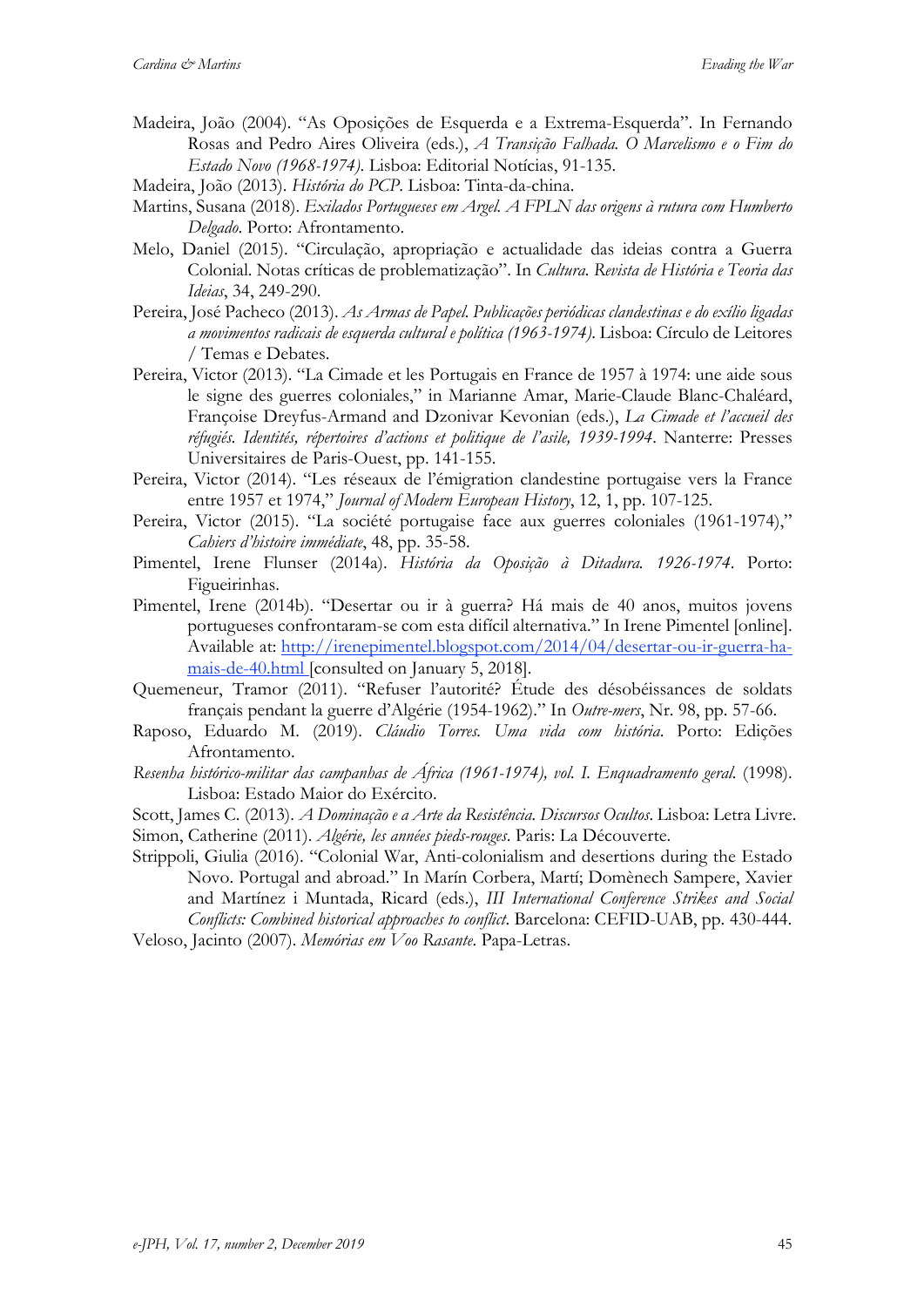# **Appendix**



### **Chart 1:** Number of Deserters from the Portuguese Armed Forces, 1961-1973

| Year | Number (percentage) |
|------|---------------------|
| 1967 | $1402(2.26\%)$      |
| 1968 | 1268 (1.79%)        |
| 1969 | 743 (1.09%)         |

**Table 1:** Draft Evaders from the Portuguese Armed Forces, 1967-1969 (Source: PT/AHM/FO/006/J/24 cx. 604, 22 – "Amnistia aos emigrados clandestinos" [Amnesty for Clandestine Emigrants])